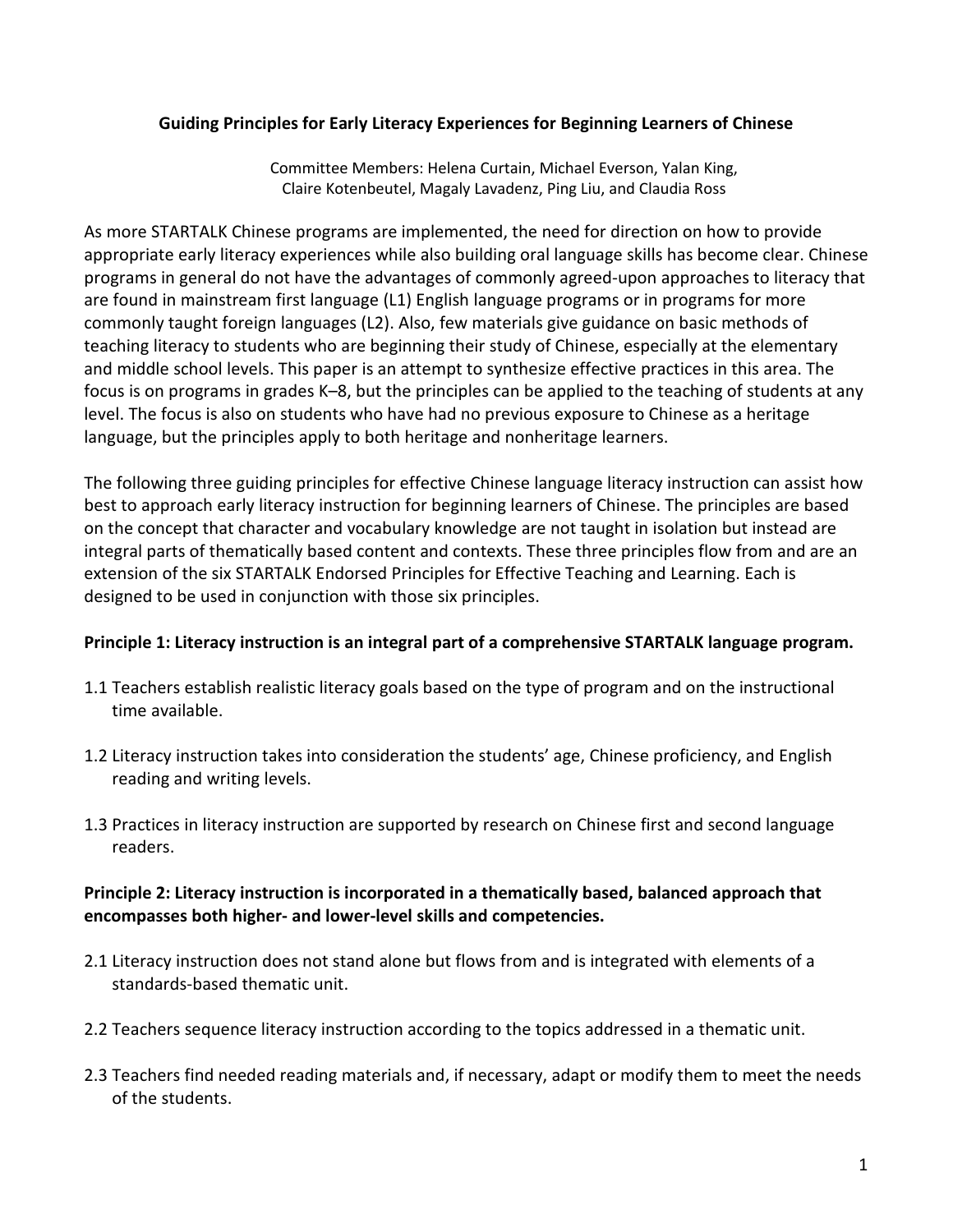- 2.4 Teachers design a variety of tasks that integrate the culture, content, and oral language of the thematic unit.
- 2.5 Teachers design literacy tasks that are suitably complex and include lower-level to higher-level literacy.
- 2.6 Vocabulary is contextual and based on the theme and developmental appropriateness.

Principle 3: Literacy development for Chinese L2 learners is dependent on and integrated with rich and meaningful oral language experiences. Oral language development is enhanced by meaningful connections with written language.

- 3.1 Teachers design Can-Do Statements that include the literacy component of the thematic unit.
- 3.2 Teachers support oral language instruction with integration of literacy connections through characters, Pinyin, or both.
- 3.3 Teachers design integrated oral and literacy tasks and assessments that support learning outcomes and are appropriate to the language proficiency and age level of the learners.
- 3.4 Formative and summative assessments include character, vocabulary, sentence, and text comprehension as appropriate for the proficiency level of students.

In summary, these principles recognize the need for Chinese STARTALK programs to set their learners on the road to literacy through instruction that is developmentally appropriate and learner centered. Consistent with the STARTALK-endorsed principles that have served to guide all STARTALK programs, literacy instruction will be thematically based and will employ instructional tasks for learners that integrate culture with oral and written language through interactive classroom activities using both Pinyin and characters. Also consistent with STARTALK practice, planning for literacy instruction will begin with establishing learning outcomes through Can Do Statements in the STARTALK curriculum template (Stage 1), accompanied by assessment and learning activities (Stages 2 and 3).

The remainder of this document provides guidance on the theory and practical suggestions that can help to ensure that these principles are fully realized.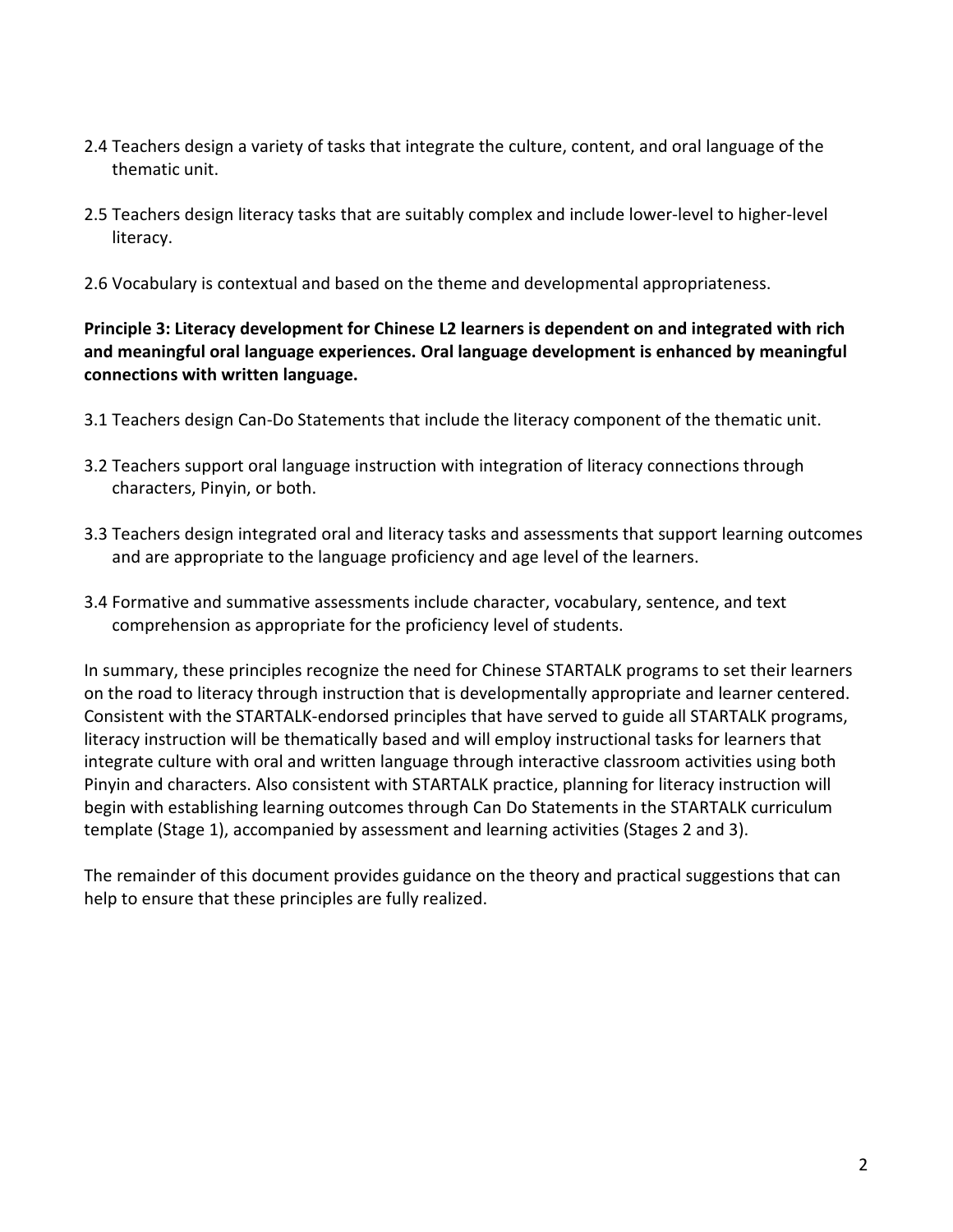# Principle 1: Literacy instruction is an integral part of a comprehensive STARTALK language program.

Language educators often face undue pressure and language learners may face unreasonable expectations when unrealistic language outcomes are set for achievement in short periods of instructional time. (American Council on the Teaching of Foreign Languages [ACTFL], 2015, p. 12)

### 1.1 Realistic literacy goals are established on the basis of the type of program and the instructional time available.

The above quote from ACTFL's (2015) Performance Descriptors for Language Learners is a powerful reminder that it is critical to be aware of the educational context and the many variables in elementary and middle school Chinese language instruction when setting language and literacy goals for beginning Chinese language learners. This is especially critical in short-term summer STARTALK programs. As program goals are established, the following considerations must be kept in mind:

- Program type: What type of program is it? Different types of programs have different goals for their learners, with substantial variability in terms of classroom time, target language use, and degree of content-area instruction. The goals of FLES (Foreign Language in Elementary Schools) programs, for example, are for students to acquire some level of listening, speaking, reading, and writing skills while gaining an appreciation for other languages and cultures (Curtain & Dahlberg, 2016).
- Duration of instruction: How much time is planned for the program and how is that time distributed? For example, is it a three-week program that meets every day for a half day, or is it a program that meets forty-five minutes per day two or three times a week? Although it is true that proficiency development depends in part on how much time a learner has studied Chinese and on the frequency of the instruction, ultimately it is the effectiveness of the teacher and the quality of the curriculum that determines student progress. Because STARTALK programs are short-term summer programs, it is especially important to align the goals for Chinese literacy with the amount of time that is actually available for instruction.
- Teacher expertise: Does the program have experienced teachers who are familiar with the STARTALK-endorsed principles related to teaching in the target language, providing comprehensible input, building a standards-based thematic curriculum, and aligning assessment with instruction? Also, do the teachers have previous experience working with students of the ages targeted in the STARTALK program?
- Assessments: Have assessments been aligned with the literacy goals of the program and the instruction the learners have received?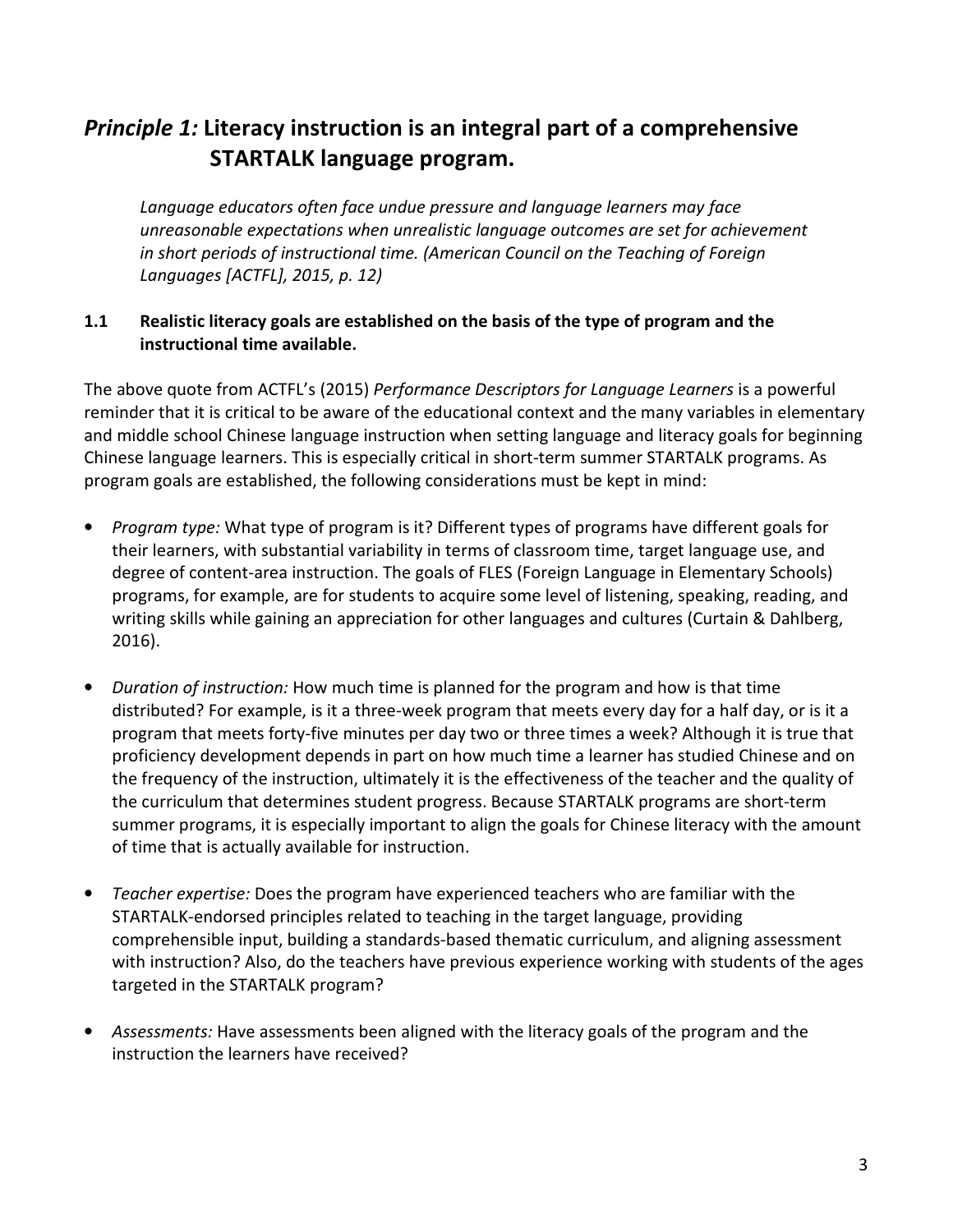### 1.2 Literacy instruction takes into consideration the student's age, Chinese proficiency, and English reading and writing proficiency.

Addressing student characteristics, interests, and needs is essential for successful instruction to take place. Assessment is the vehicle for teachers to find information about their students' background and prior learning. Pre-assessments may include information questions such as the following: How much exposure do the students have to the language and culture? Are they heritage students? Has there been continuity in their instruction? What are their interests? What challenges might they have with learning? What are their literacy skills in Chinese? In English?

#### 1.3 Practices in literacy instruction are research based.

Research on native speakers and learners of Chinese as a foreign language shows that the most successful readers use specific strategies as they develop literacy skills, such as a reliance on their knowledge of the spoken language as well as their observations about the internal structure of characters. The subjects of these studies range from elementary school–aged children to adults. While most studies of this type are based on native speakers, studies of learners of Chinese as a foreign language reveal strikingly similar approaches. The findings of these studies and their implications for literacy instruction for learners of Chinese as a foreign language are summarized in Table 1.

| <b>Native Chinese Speakers</b>                                                                                                                                                                                                                                                                        | Chinese as a Foreign<br>Language (CFL) Learners                                                                                                                                        | Pedagogical Implications                                                                                                                                                                                                                                              |
|-------------------------------------------------------------------------------------------------------------------------------------------------------------------------------------------------------------------------------------------------------------------------------------------------------|----------------------------------------------------------------------------------------------------------------------------------------------------------------------------------------|-----------------------------------------------------------------------------------------------------------------------------------------------------------------------------------------------------------------------------------------------------------------------|
| Chinese native speakers have well-<br>developed spoken language skills<br>before they begin literacy<br>development. They use their<br>knowledge of the spoken language to<br>expand their inventory of Chinese<br>characters and to guess the identity<br>of unknown characters based on<br>context. | The spoken language skills of<br>preschool learners of CFL<br>enhance reading. The<br>stronger a child's spoken<br>language skills, the better his<br>or her reading<br>comprehension. | Integrate characters and words<br>introduced in the program into spoken<br>language activities, and use spoken<br>language activities to reinforce the<br>meaning and pronunciation of characters.                                                                    |
| By grade 2, successful readers<br>develop orthographic awareness.<br>That is, they recognize that<br>characters are composed of recurring<br>component parts and that certain<br>parts occur only in certain locations<br>within a character.                                                         | College-level CFL learners<br>perform better on character<br>recognition tests if their<br>instruction includes attention<br>to the component parts of<br>characters.                  | Teach students to notice that characters<br>are composed of recurring component<br>parts, and provide activities that reinforce<br>their ability to identify the component<br>parts of characters.                                                                    |
| By grade 3, successful readers<br>develop phonological awareness.<br>That is, they notice that characters<br>often include a component that<br>provides a pronunciation cue.                                                                                                                          | CFL learners who are aware<br>of the phonetic elements<br>within characters are better<br>at learning and remembering<br>characters.                                                   | Teach students to notice that many<br>characters include a component part that<br>provides a pronunciation clue, and<br>develop activities that help them to<br>identify the phonetic elements in<br>characters that they are learning.<br>Examples: 马/吗, 青/请, 门/们/问. |

Table 1: Comparison of Chinese Native and Chinese as a Foreign Language Speakers' Literacy Development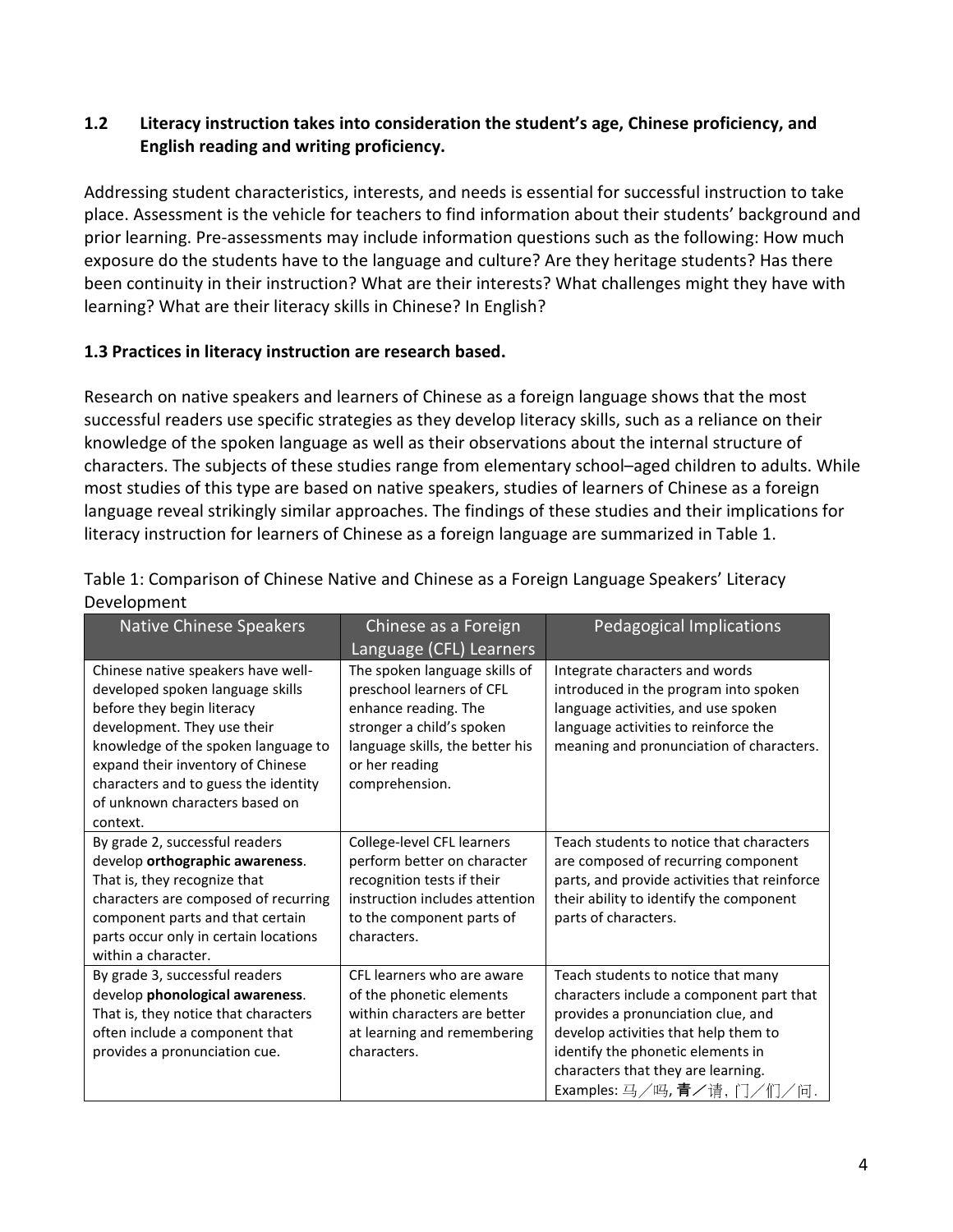| <b>Native Chinese Speakers</b>                                                                                                                                                                                                                                                                                                                                                                                                                 | Chinese as a Foreign<br>Language (CFL) Learners                                                                                                                                           | <b>Pedagogical Implications</b>                                                                                                                                                                                                                                                                                                                                                                                                                                                                                                                                                                                                                                         |
|------------------------------------------------------------------------------------------------------------------------------------------------------------------------------------------------------------------------------------------------------------------------------------------------------------------------------------------------------------------------------------------------------------------------------------------------|-------------------------------------------------------------------------------------------------------------------------------------------------------------------------------------------|-------------------------------------------------------------------------------------------------------------------------------------------------------------------------------------------------------------------------------------------------------------------------------------------------------------------------------------------------------------------------------------------------------------------------------------------------------------------------------------------------------------------------------------------------------------------------------------------------------------------------------------------------------------------------|
| By grade 3, successful readers notice<br>that many characters include a<br>component that provides semantic<br>information about the character, and<br>they are able to use this component<br>to guess the meaning of characters<br>that they have not yet learned.                                                                                                                                                                            | CFL learners who are aware<br>of the semantic radicals<br>within characters are better<br>at learning and remembering<br>characters.                                                      | Teach students to notice radicals that<br>provide meaningful information about<br>the characters in which they occur. Teach<br>the radicals as well as the characters in<br>which they occur. Provide activities that<br>guide students to identify these radicals<br>in characters so that they can use radical<br>knowledge to remember characters.<br>Examples: The mouth radical $\Box$ is the<br>radical in many words that describe<br>actions involving the mouth: 吃 eat, 喝<br>drink, 咬 bite; the hand radical $\ddagger \angle \ddagger$ is<br>the radical in many characters that refer<br>to actions that involve the hand: 打 hit,<br>拉 pull, 推 push, 拿 take. |
| By grade 5, successful readers have<br>developed some degree of syntactic<br>awareness. They can identify<br>sentences that follow and violate<br>phrase order rules, and they use<br>connecting words correctly.                                                                                                                                                                                                                              | CFL learners who have<br>developed some degree of<br>syntactic awareness are<br>better at reading and<br>understanding texts.                                                             | Teach students to notice and use Chinese<br>word and phrase order, as well as simple<br>connecting words that create text<br>cohesion, such as the words for but and<br>because, and words that indicate<br>sequence. Provide activities that guide<br>students to use these words in speech,<br>reading, and writing.                                                                                                                                                                                                                                                                                                                                                  |
| Chinese children learn characters by<br>writing them by hand following a<br>consistent set of stroke order and<br>stroke direction rules. Many studies<br>of Chinese-educated adult native<br>speakers have found a relationship<br>between stroke order knowledge and<br>character recognition and retention.<br>Stroke order information appears to<br>be part of the mental representation<br>of characters of adult readers of<br>Chinese. | Studies of CFL learners at<br>both the elementary school<br>and the college levels have<br>found that writing out<br>characters by hand<br>significantly enhances<br>character retention. | Teach characters in terms of stroke order<br>and stroke direction, and include regular<br>opportunities for students to write<br>characters by hand. Incorporate character<br>writing as one of many approaches to<br>character learning and retention.                                                                                                                                                                                                                                                                                                                                                                                                                 |

#### Teaching Chinese Literacy: Lesson Example

Note: While this example is focused on young learners, these examples can be used with beginners at any age.

The research mentioned above is consistent with theories stating that learning to read Chinese involves knowledge of the spoken language, while gradually learning and discovering how thousands of seemingly unrelated visual patterns form Chinese characters in principled and rule-governed ways. Successful learners also come to recognize and exploit Chinese character components that convey phonological and semantic information; through instruction and sustained practice, they develop the ability to rapidly recognize words with little cognitive effort. Although the time in beginning Chinese STARTALK student programs is short in duration, students can be introduced to the Chinese writing system in ways that foster novice-level word recognition.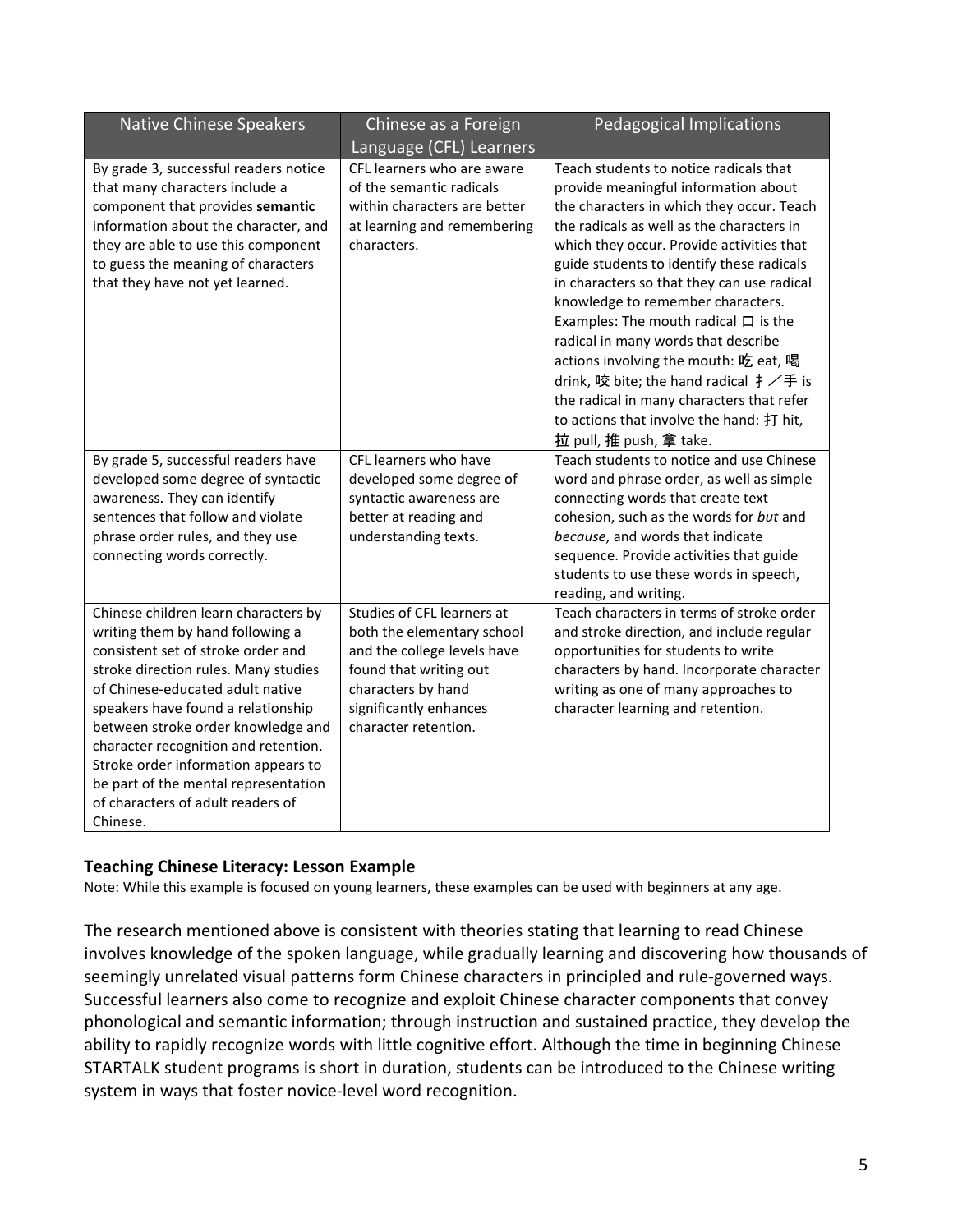For example, a Can-Do Statement in the STARTALK curriculum might be, "I can say the words for several familiar animals in Chinese and I can identify the characters for these words." To help students accomplish this, the teacher could compose a song incorporating key vocabulary, using a tune familiar to students. For example, if the unit involves the names of animals, compose a song to the tune of Frère Jacques. (In Chinese, the song is alternately known as 三只老虎 Three Tigers or 两只老虎 Two Tigers.)

Step 1. Introduce the spoken Mandarin words for the animals that you include in the lesson.

Step 2. Lead the class in singing the song, substituting a different animal in each round. At first, cue the animal names with pictures of the animals.

Step 3. When the class is comfortable with the song, cue the animal names with the characters for each animal. Sing the song at the start and close of each class.

For recognizing radicals, a Can-do Statement might be, "I can identify a radical used in the characters for many animals."

In the accompanying lesson, the animals introduced might include 狗  $q\delta u$  (dog), 猫 māo (cat), 猪 zhū (pig), 狐 hú (fox), 马 mǎ (horse), 羊 yáng (sheep), 牛 niú (cow), and 鸡 jī (chicken). Prepare multiple sets of flashcards of the characters and the pictures of the animals, in which each card has either a character or a picture.

Step 1. Give one set to a pair or small group of students. Have the students work together to match the characters to the corresponding pictures (or Pinyin).

Step 2. Display the characters in large print (e.g., on a whiteboard or chalkboard or with large flashcards) and have each pair or group match one animal character to its picture on the board until all of the characters and pictures are correctly matched.

Step 3. Have students work together in pairs or small groups to identify all of the characters that have one piece in common. When all of the groups have finished, have members of each pair or group hold up the cards that share one component in common. Write that component on the board. It is ∮ quǎn, the dog radical. Tell the class that this component is a radical and that when it occurs in a character, it often indicates that the character refers to an animal. Have students follow you in writing out the radical by hand. Guide the students to realize that many characters for animals do not have this radical and that not every character that has this radical is a dog.

Step 4. End with the song. Have each pair or group divide up the characters equally. When you get to a particular animal in the song, have the team members who have that animal's character hold up the card.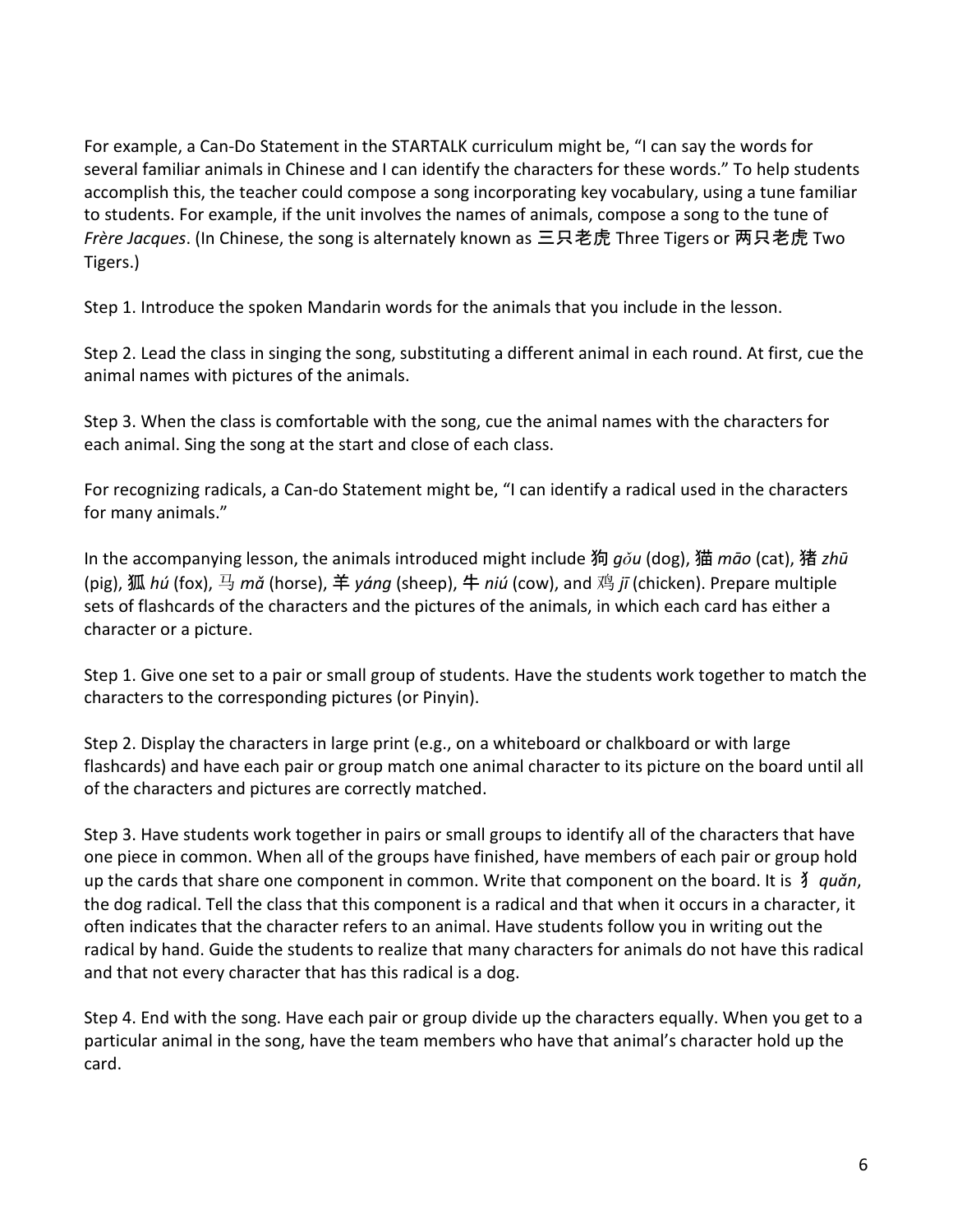This is just one example of objectives and classroom activities based on both first and second language research that demonstrate how to approach beginning literacy instruction in a STARTALK classroom.

# Principle 2: Literacy instruction is incorporated in a thematically based, balanced approach that encompasses both higher- and lowerlevel skills and competencies.

# 2.1 Literacy instruction does not stand alone but flows from and integrates with elements of a standards-based thematic unit.

Thematic units are centered on themes that are broad and creative enough so that the unit can include multiple interconnected subject areas. Resources available on the STARTALK website contain examples of model thematic units (e.g., Mulan) with integrated literacy elements. Repetition of the concepts within the thematic unit helps students develop language and literacy skills as well as content area knowledge.

# 2.2 Teachers sequence literacy instruction according to the topics addressed in the thematic unit.

When designing literacy lesson plans, teachers must create a meaningful environment and engage students in multiple ways to develop language and literacy. Teaching characters and words can be more effective when students are exposed to an environment with rich visuals and print and can be reinforced when lessons are purposefully sequenced and linked. When texts for younger learners are used, such as stories in children's literature that provide sequence and anticipation clues, continuity between the lesson, students' literacy, and overall language development is enhanced.

# 2.3 Teachers find needed reading materials and, if necessary, adapt or modify them to meet the needs of the students.

A collection of children's books and other appropriate texts can become essential instructional materials for providing children with reading opportunities that appeal to the interests of individual children. Teachers use relevant and developmentally appropriate materials, including both authentic materials (stories, fairy tales, informational text, etc.) that are linguistically and culturally appropriate and teacher-designed materials that are created or adapted for Chinese L2 learners. Teachers often need to adapt or modify materials by considering the types of scaffolds or supports that students will need to understand the material as well as the age and language proficiency levels of the students.

# 2.4 Teachers design a variety of tasks that integrate the culture, content, and oral language of the thematic unit.

Teachers can design classroom activities that help students build fluency and comprehension and provide opportunities for guided conversations that engage children in strategic listening, speaking, reading, and writing about text. Reinforcement is essential for students to retain and apply their learning in a variety of ways and settings. Themes purposefully connected to content standards by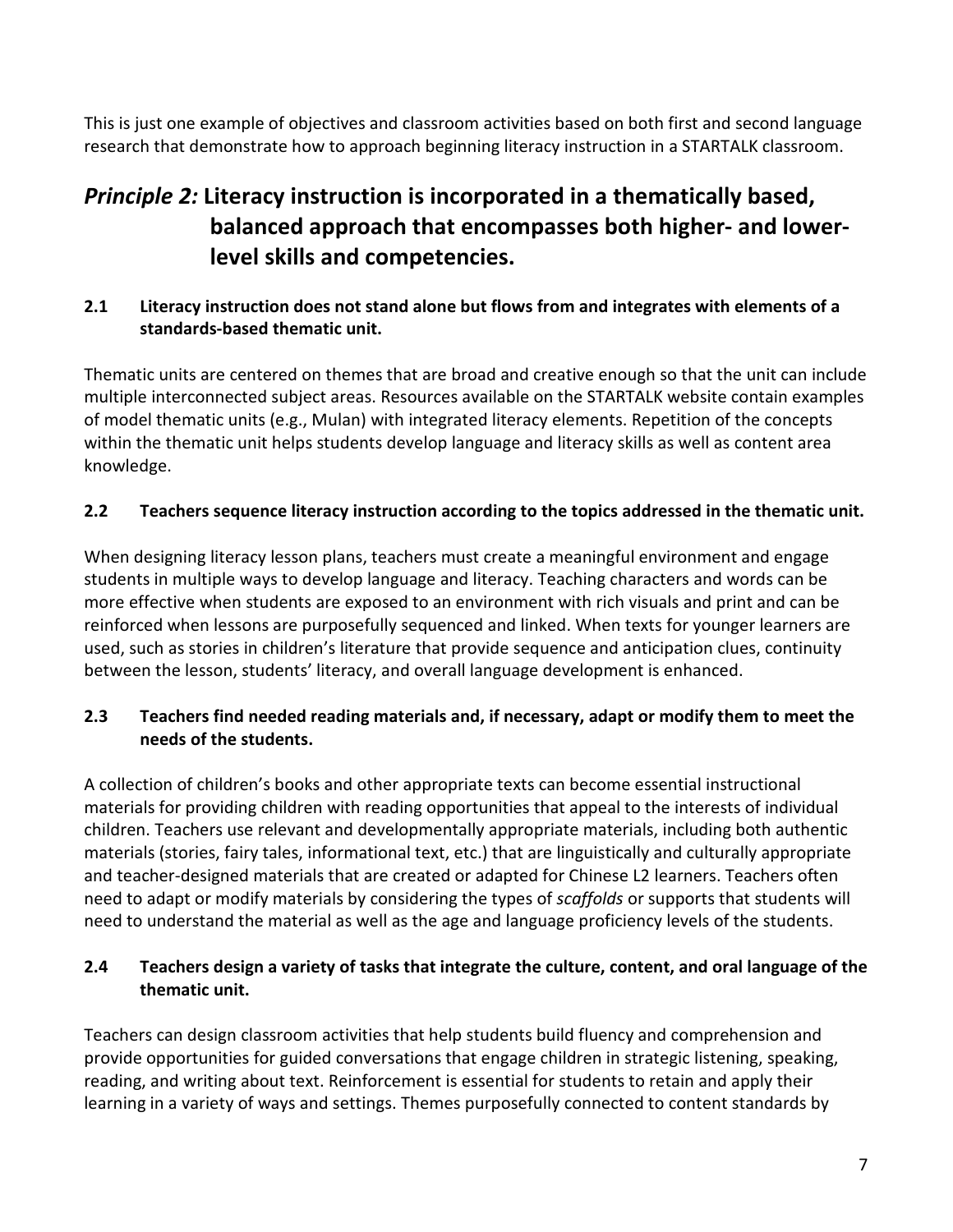proficiency, grade, or both can serve as a platform to plan and implement activities for oral and written development.

Nonlinguistic cues such as pictures, performance, and songs can help the students, especially young and emergent language learners, develop language abilities. Instructional resources such as picture books, songs, and rhymes allow the students to develop vocabulary in a meaningful context while embedding vocabulary in culturally rich materials. In addition, children's books often feature pictures for visual support and story sequencing that can help students develop oral and written Chinese language skills while also providing a context for Chinese characters or words to be explored and understood in rich context.

A number of activities to consider:

- Interacting with students by asking them questions about a selected reading text to encourage active thinking and facilitate reading comprehension.
- Asking "who, when, where, what, how, why" questions to help students make and use sentences to express their thoughts and learning.
- Using graphic organizers to help students understand story elements such as characters, setting, and events.
- Asking students to rewrite a story with a new ending or from a different point of view and explaining how their rewrite is connected to the original story.
- Having students present their rewritten stories with artwork to the class.

# 2.5 Teachers design literacy tasks that are suitably complex and include both higher- and lowerlevel skills.

Literacy involves both lower-level processing, such as recognizing words, and higher-level processing, which involves more complex comprehension building. There is not a linear progression from low-level to high-level processing. Students who are developing initial or early literacy skills in Chinese can also do some high-level of processing of information.

Lower-level character recognition and word recognition are processes unique to character-based languages and are crucial skills for reading in Chinese. Reading for everyday purposes in Chinese requires the recognition of several thousand characters. It also requires understanding that most words are formed by two or more characters and that word boundaries are not represented on the printed page. Research has shown that rapid and accurate character recognition is basic to text comprehension and that comprehension drops quickly when a reader is unfamiliar with even a small number of characters in a text.

There is a hierarchy in acquiring the skills needed for lower-level processing, and teachers should use a scaffolded approach to carefully build these skills.

Table 2 highlights lower-level processing skills for early Chinese literacy development.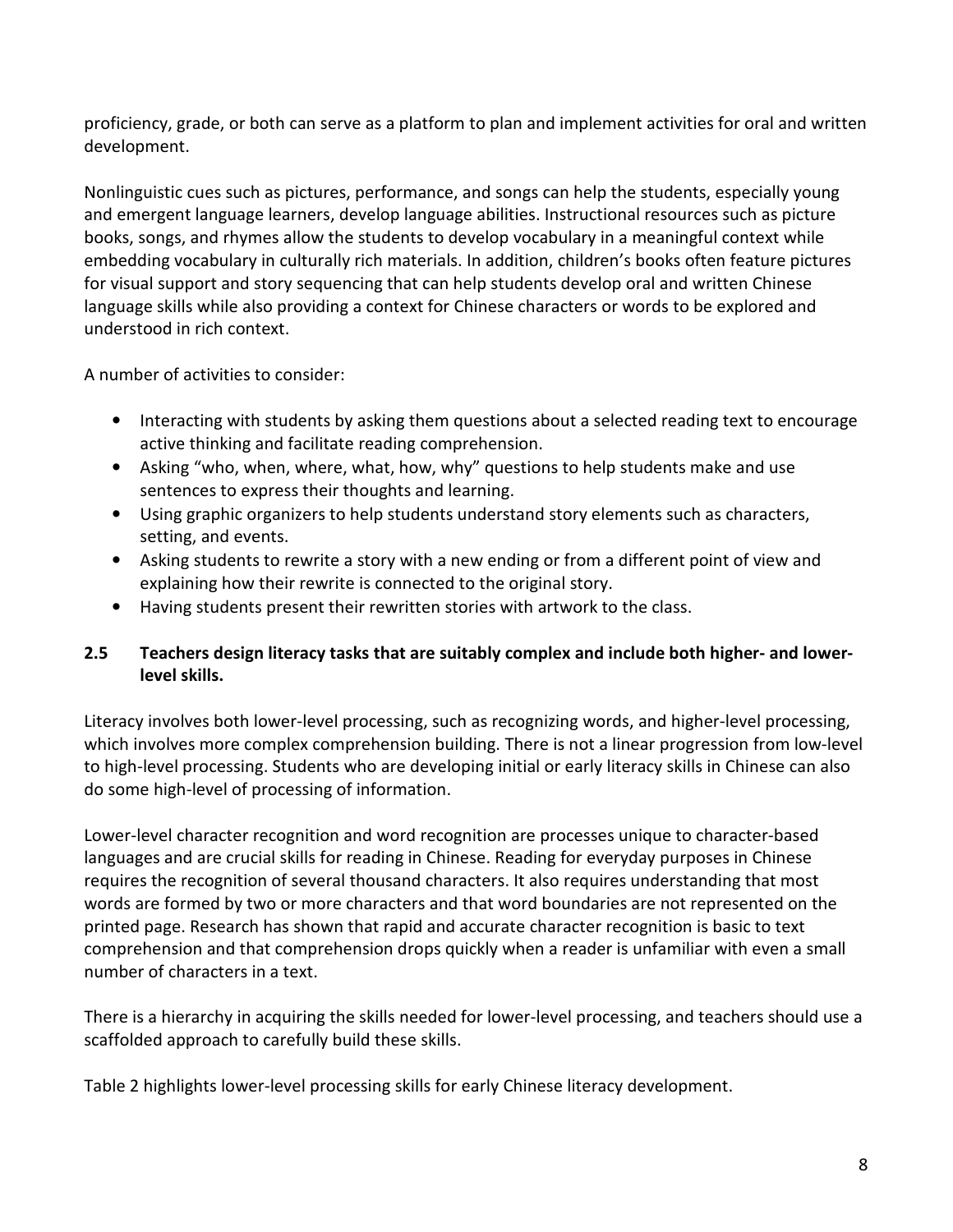| <b>Characters</b>         | <b>Words</b>              | <b>Phrases</b>           | <b>Sentences</b>              |
|---------------------------|---------------------------|--------------------------|-------------------------------|
| Readers need to work on   | Readers must acquire the  | Readers need to learn to | Readers need to be able to    |
| both the accuracy and the | ability to identify word  | identify the grammatical | identify the role and         |
| speed of their character  | boundaries in Chinese,    | markers that identify    | relationship of phrases in    |
| recognition.              | where characters are      | phrases.                 | each sentence of a text. This |
|                           | evenly spaced within each |                          | includes the ability to       |
|                           | line and are not grouped  |                          | recognize markers and         |
|                           | into words.               |                          | groupings of text that        |
|                           |                           |                          | create larger chunks of       |
|                           |                           |                          | meaning.                      |

#### Table 2: Lower-Level Chinese Processing Skills

Higher-level processing skills are not unique to Chinese. They are necessary for reading and fully comprehending text in all languages. In fact, many students of Chinese as a foreign language may not have completely acquired these skills for reading in their primary language of instruction. Consequently, teaching higher-level processing skills in Chinese is an opportunity for the Chinese language classroom to support the development of higher-level literacy skills in English, as well as an opportunity for collaboration between the Chinese teacher and the English language arts teacher.

Research has shown that successful higher-level reading depends on quick and accurate lower-level processing. This is an issue of cognitive capacity; the total amount of information the brain is capable of retaining at any given moment. The more effort the reader needs to spend on lower-level tasks such as character recognition, the less cognitive capacity is available for higher-level tasks.

Higher-level processing skills are not language specific; these skills can map across languages and are particularly helpful for Chinese L2 students who have already developed literacy skills in their first language. Table 3 highlights these skills.

| <b>Word Recognition</b>                                                                                                                                                                                     | <b>Text Linkages and</b>                                                                                                                                                                                                                          | <b>Identifying Text Type</b>                                                                                                           | <b>Identifying Author</b>                                                                                                                                                                                                        |
|-------------------------------------------------------------------------------------------------------------------------------------------------------------------------------------------------------------|---------------------------------------------------------------------------------------------------------------------------------------------------------------------------------------------------------------------------------------------------|----------------------------------------------------------------------------------------------------------------------------------------|----------------------------------------------------------------------------------------------------------------------------------------------------------------------------------------------------------------------------------|
|                                                                                                                                                                                                             | <b>Meaningfulness</b>                                                                                                                                                                                                                             | and Purpose                                                                                                                            | <b>Viewpoints</b>                                                                                                                                                                                                                |
| Readers are able to<br>identify the meaning and<br>grammatical role of words<br>based on the context.<br>Some words have multiple<br>meanings depending on<br>where and how they<br>appear in the sentence. | Readers are able to identify<br>words that indicate timing<br>sequence (e.g., before),<br>cause and effect (e.g.,<br>therefore), conditional<br>situations (e.g., if), and the<br>organization of the text (e.g.,<br>first, then, in conclusion). | Readers are able to identify<br>the text as a description,<br>narrative, or explanation<br>and to identify the purpose<br>of the text. | Readers are able to identify<br>facts and other explicit,<br>literal information in the<br>text. Readers can make<br>predictions based on the<br>text and can apply<br>information from the text<br>to perform additional tasks. |

#### Table 3: Higher-Level Processing Skills

Both lower- and higher-level processing skills are important for fully developing Chinese literacy skills. Although STARTALK student programs are short-term and often involve novice-level learners, STARTALK teachers can begin to introduce higher-level reading skills even in the beginning stages of literacy acquisition with the use of carefully selected (and modified) authentic materials and/or with carefully created texts. To be accessible to learners, texts must consist primarily or entirely of familiar characters, words, and grammatical structures. These familiar characters, words, and grammatical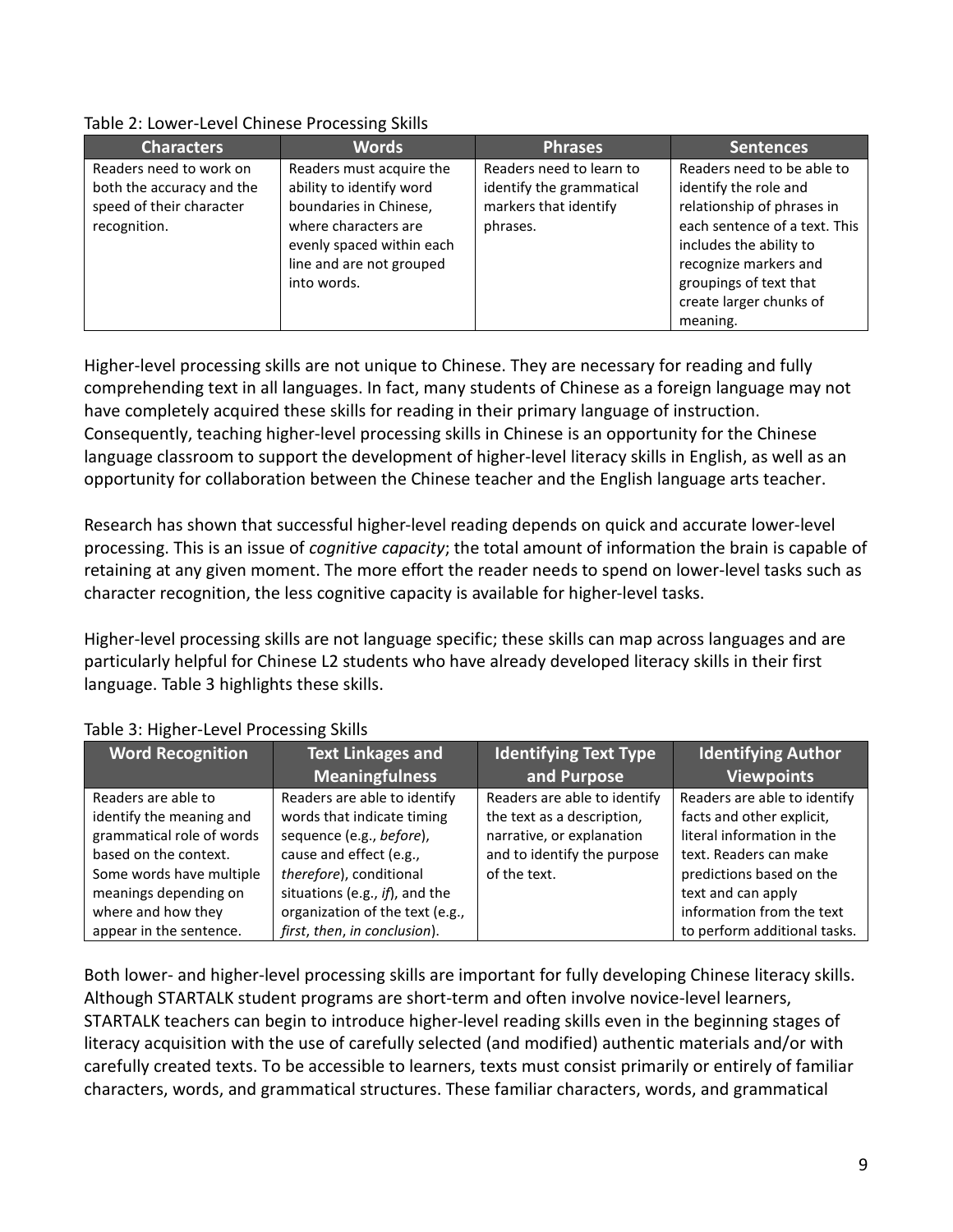structures should include those introduced in the lessons in which the written texts occur. Because oral language develops more quickly than does character knowledge, texts can consist of a mixture of characters and Pinyin.

Depending on the reading goals, teachers design a series of tasks or activities in which students can be asked to skim and scan a text to find different kinds of information that help to identify the topic, purpose, or organization of a text. Following are some examples.

- In a descriptive text, students can be asked to find all of the adjectives or circle all of the numbers and then identify who or what they are describing.
- In a narrative text, students can be asked to find all of the transition words that indicate sequence. Students can then be asked to find the main verb in each sentence for one or more paragraphs and try to construct the sequence of events.
- Students can be asked to work in small groups to identify a text as primarily descriptive or narrative, to circle the words and phrases in the text that convinced them of the text type, and then to explain their decision to the other students in their group.
- For some activities, teachers may want to identify the text type and then ask their students to perform a task based on the content of the text. For example, the teacher may introduce a visual or written passage as a text message from a friend who will be visiting from out of town and instruct them, on the basis of the content of the passage, to decide whether they should prepare breakfast, lunch, or dinner for their friend or to decide what showing of a movie in local movie theater they will take their friend to.

Notice that none of these activities involve translating the text to English, and none require total comprehension of the text. Instead, the focus in these activities is to develop strategies for getting various types of information from a text by approaching the text from various perspectives and to make decisions on the basis of this information.

Table 4 illustrates how teachers can make decisions about designing tasks and activities that will lead to the identification of appropriate overall learning experiences for the STARTALK Stage 3 student curriculum template. For this purpose, we define a task as an activity or action carried out as the result of processing or understanding language. The use of a variety of tasks makes language teaching more communicative.

Table 4: Planning for Literacy Task Complexity: Factors and Considerations in the Relationship between Tasks and Texts for Chinese Language Learners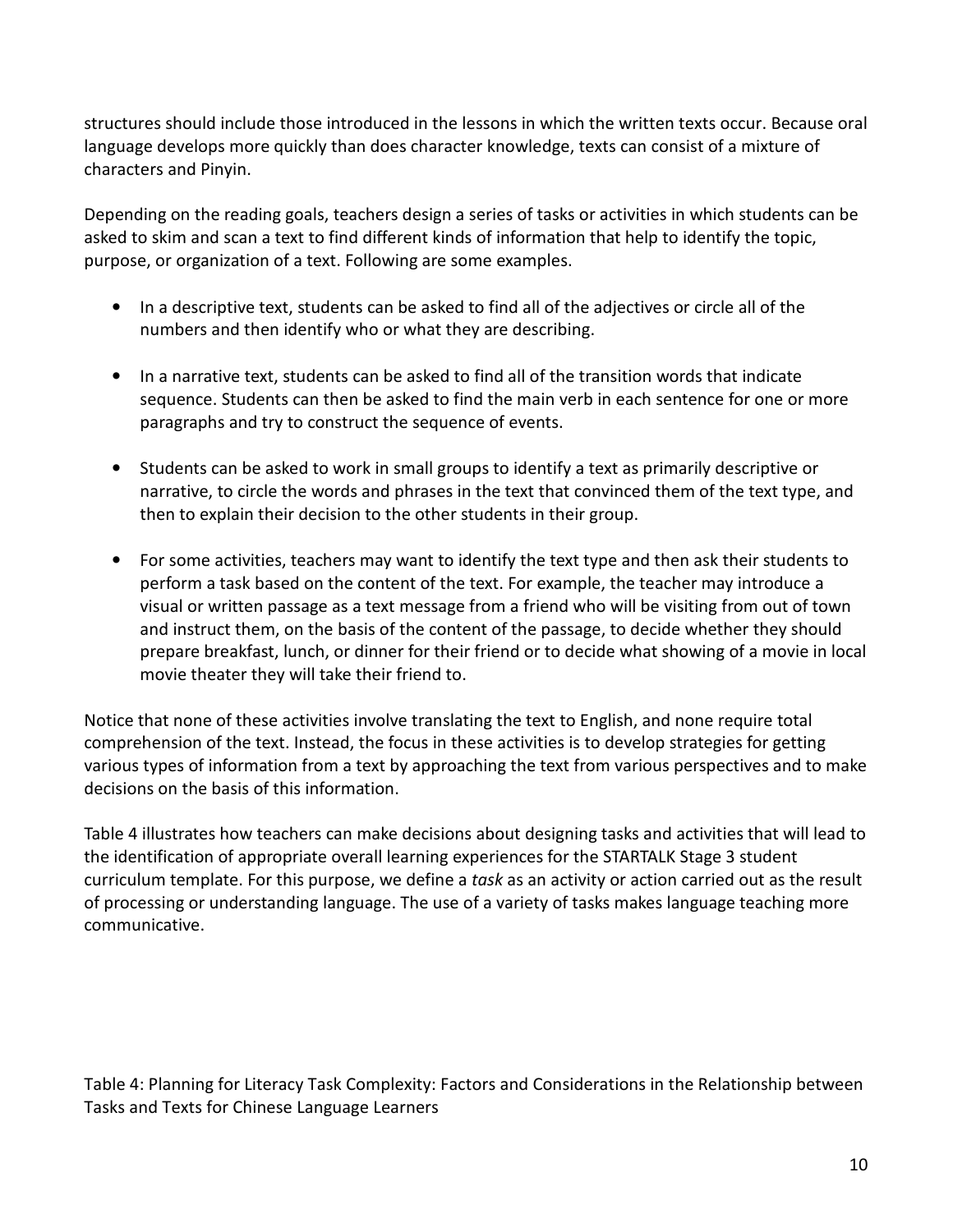| <b>Task Design Factors and</b><br><b>Considerations</b>                                                                                                                                                                                                                                                     | <b>What Does It Mean?</b>                                                                                                                                                                                         | <b>Implications for STARTALK</b><br><b>Stage 3 Major Learning</b><br><b>Experiences</b>                                                                                                                                                |
|-------------------------------------------------------------------------------------------------------------------------------------------------------------------------------------------------------------------------------------------------------------------------------------------------------------|-------------------------------------------------------------------------------------------------------------------------------------------------------------------------------------------------------------------|----------------------------------------------------------------------------------------------------------------------------------------------------------------------------------------------------------------------------------------|
| Relevance<br>Is the task relevant and meaningful to<br>the learner?                                                                                                                                                                                                                                         | Lessons and activities are all<br>connected to the theme.                                                                                                                                                         | Continuing with the previous<br>example, teachers compose a song<br>incorporating key vocabulary, using a<br>tune familiar to the students, where<br>the theme is Learning about Animal<br>Friends.                                    |
| <b>Complexity</b><br>How many steps are involved in the<br>task? How complex are the<br>instructions?<br>What cognitive demands does the<br>task make on the learner?<br>How much information is the learner                                                                                                | Students learn from simple, short, and<br>less complex tasks, then advance to<br>more complex tasks (e.g., moving<br>from understanding key words in a<br>text to understanding the details.                      | Students are able to say the names of<br>some animals and are able to<br>substitute those names for other<br>animal names they are learning. They<br>are able to recognize, read, and then<br>write the characters for each animal.    |
| expected to process?<br><b>Amount of Context Provided Prior to</b><br>Task<br>How much prior knowledge of the<br>world, the situation, or the cultural<br>context is assumed in the way the<br>task is framed?<br>How much preliminary activity is<br>allowed to introduce the task and<br>set the context? | As the proficiency level increases,<br>reliance on context decreases, but at<br>the beginning stages, learners often<br>need to understand the context.                                                           | Students begin learning about pets,<br>then move to farm animals and<br>animals in the wild.                                                                                                                                           |
| Language Processing for the Task<br>Is the language that learners are<br>expected to produce in line with<br>their processing capacity?                                                                                                                                                                     | Be aware of which syntactic structures<br>are expected to be produced at<br>different stages.                                                                                                                     | Students learn that quăn is a radical<br>and that when it occurs in a character,<br>it often indicates that the character<br>refers to an animal such as 狗 gou<br>(dog), 猫 māo (cat), 猪 zhū (pig), or 狐<br>hú (fox).                   |
| Amount of Help Available to the<br>Student<br>How much assistance can the learner<br>get from the teacher, the text, other<br>learners, or learning aids?<br>Does the partner provide help?                                                                                                                 | At the beginning stages, learners may<br>require more help. For example, to set<br>up a dialogue with partners, the<br>teacher may need to do more context<br>setting and modeling.                               | After modeling correct stroke order<br>and direction, students can write the<br>radical by hand. They are able to<br>complete worksheets that incorporate<br>this radical and practice writing the<br>characters of different animals. |
| <b>Degree of Grammatical and</b><br><b>Contextual Accuracy</b><br>How "standard" does the task require<br>the learners to be? What is the<br>desired effect?<br><b>Time available</b>                                                                                                                       | Different types of tasks may require<br>lesser or greater amounts of accuracy.<br>For example, giving detailed<br>instructions would require a greater<br>degree of accuracy than would<br>everyday conversation. | Students, aided by Pinyin, learn the<br>sounds of the characters. Later, they<br>can be introduced to the characters.                                                                                                                  |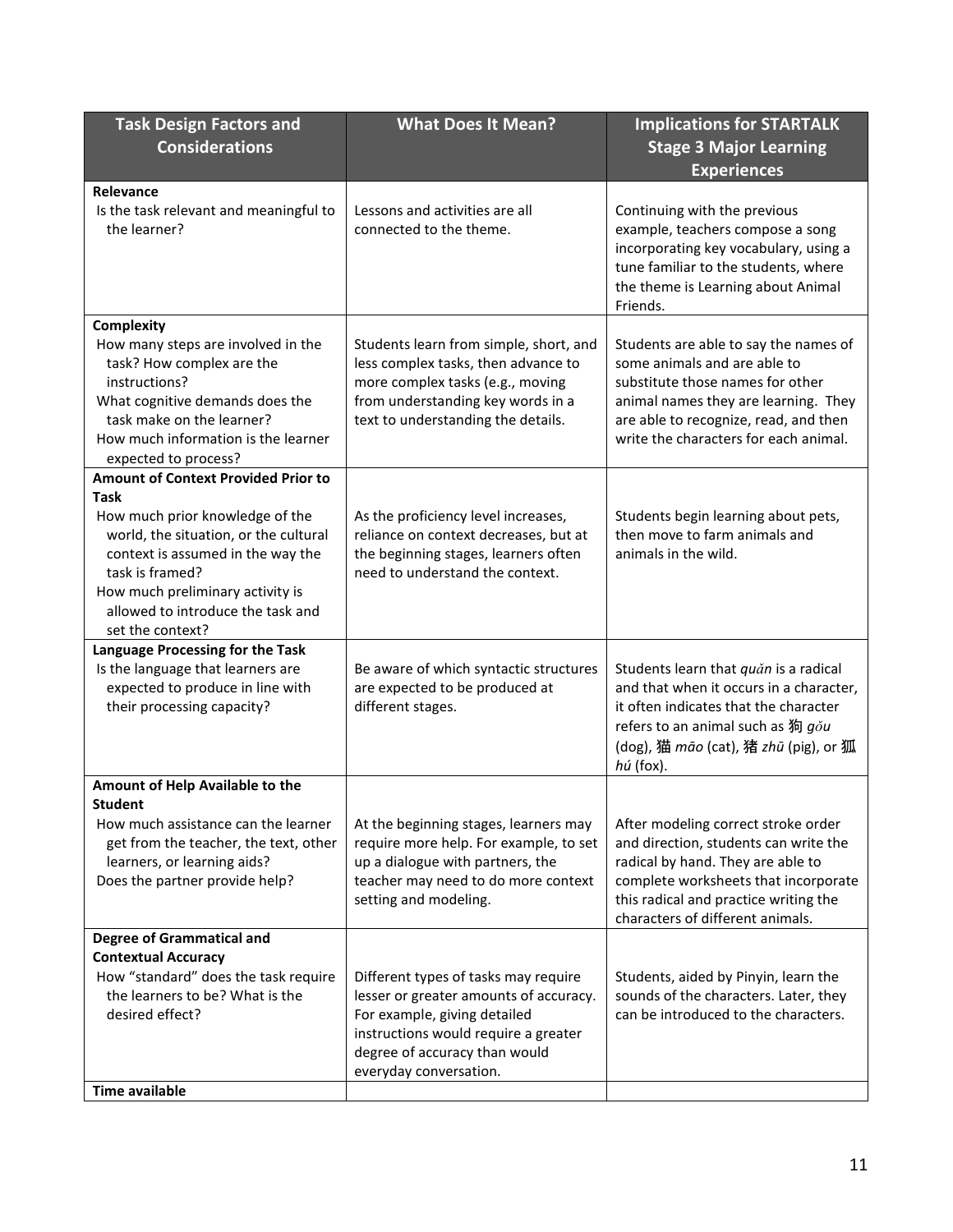| How long does the learner have to    | Students complete tasks that involve |
|--------------------------------------|--------------------------------------|
| Can the task be accomplished in the  | knowledge of the spoken language     |
| time frame for the lesson, unit, and | with a gradual learning and          |
| carry out the task?                  | discovering of the characters in a   |
| entire STARTALK program?             | consistent, rule-governed way.       |

The list of task design factors and accompanying questions is adapted from: Nunan, D. (1988). The Learner-Centered Curriculum. A Study in Second Language Teaching. New York, Cambridge University Press.

#### 2.6 Vocabulary is contextual and based on the theme and developmental appropriateness.

Research in both first and second language learning has established a strong relationship between vocabulary knowledge and reading ability (Grabe, 2009). However, traditional methods of learning vocabulary, such as the memorization of decontextualized word lists, are not recommended. Instead, teachers are urged to teach vocabulary in context to link the vocabulary with the overall theme and meaning of extended text. In beginning-level classes, teachers should introduce characters for words that students have already learned via a transliteration system such as Pinyin while ensuring that vocabulary learned in characters is reviewed on a regular basis. Whenever possible, solidify vocabulary learning by ensuring that activities include an integration of reading, writing, listening, and speaking. Some activities include the following:

- Reinforce learning of vocabulary by having students sort characters or words into categories such as verbs, adjectives, or radicals; add to this task by having students sort characters or words that align to the theme.
- Guide students to match words in context, such as matching a noun with an appropriate action word to form a sentence.
- Allow students to retell a story by placing key words in the correct order to show story events; retelling can be done orally or/and in writing.
- Ask students to write a word in response to a description such as, "I have four legs. I can swim. I am green . . . Who am I?"

# Principle 3: Literacy development for Chinese L2 learners is dependent on and integrated with rich and meaningful oral language experiences. Oral language development is enhanced by meaningful connections with written language.

#### 3.1 Teachers design Can-Do Statements that include the literacy component of the thematic unit.

Elementary and middle school–level STARTALK programs often enroll students who have a variety of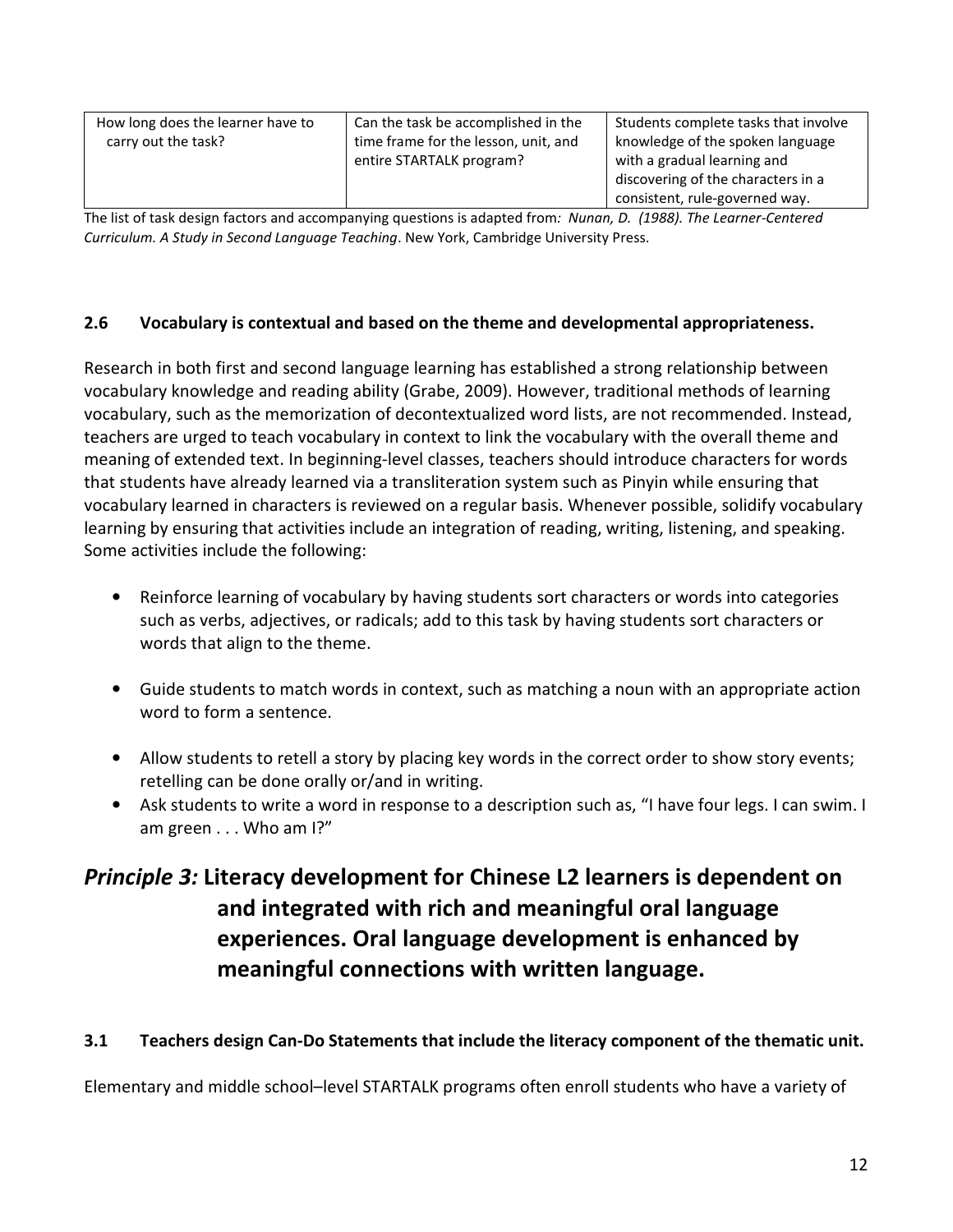backgrounds and experiences. STARTALK-endorsed principles provide the framework for teachers to develop Can-Do to design literacy activities in thematic units and lessons.

One example is Loyola Marymount University's STARTALK student program for grades 1–4. The program targets students who are enrolled in Mandarin immersion programs. Program instructors chose the theme Virtual Journey along the Silk Road and focused on interdisciplinary project-based learning. A sample Can-Do Statement from this program targeted at the intermediate low level for fourth grade immersion student participants is "I can write a short summary and do a comparison of some landmarks/items/food produced and/or traded in the cities I visited (Turfan, Dunhuang, and Xi'an) along the Silk Road.

In the unit, students created a marketplace after having learned about three selected cities along the China route of the Silk Road (Turfan, Dunhuang, and Xi'an). Students learned about the characteristics of each of the cities, including the native foods and animals, ancient coinage, trading practices and goods, transportation, music, dance, and poetry as well as landforms. Students used language skills and descriptive language as they served in different roles (docents, buyers and sellers of goods, artists, etc.) in the marketplace. They used greetings and the language of negotiation to enact selling and bartering in the marketplaces of their selected city. They also created artifacts and scenery to depict daily life during that era. Teachers provided carefully selected and scaffolded experiences, such as using sentence frames; writing journals about the trip; creating lists of traded objects; describing landscapes (geographical features); and using descriptions of climate, food, and transportation. Students engaged in the exchange of products and ideas about the culture, livelihood, dwellings, food, clothing, and activities of people along cities of the Silk Road and participated in buying and selling activities using Chinese coins.

Teachers used scaffolds to support student learning of characters and vocabulary in context. Here are some examples:

1. is similar to  $\qquad \qquad$ .

2. \_\_\_\_ is different from \_\_\_\_\_, because \_\_\_\_.

3. The \_\_\_\_\_\_ (Bell Tower) in \_\_\_\_\_\_ (Xian) is as \_\_\_\_\_\_ (tall) as \_\_\_\_\_\_ (the White Horse Dagoba in Dunhuang).

4. I see \_\_\_\_\_\_ (list many beautiful paintings and musical instruments) in \_\_\_\_\_ (Dunhuang) and \_\_\_\_\_ (list different types of fruits) \_\_\_\_\_\_in \_\_\_\_\_ (Turfan).

Fourth grade students compared and contrasted these objects and items from the Silk Road with their present environment. As part of the culminating event, students recreated the city of Xi'an, where they served as docents, buyers, citizens, merchants, visitors, and tour guide in the city for parents and community members.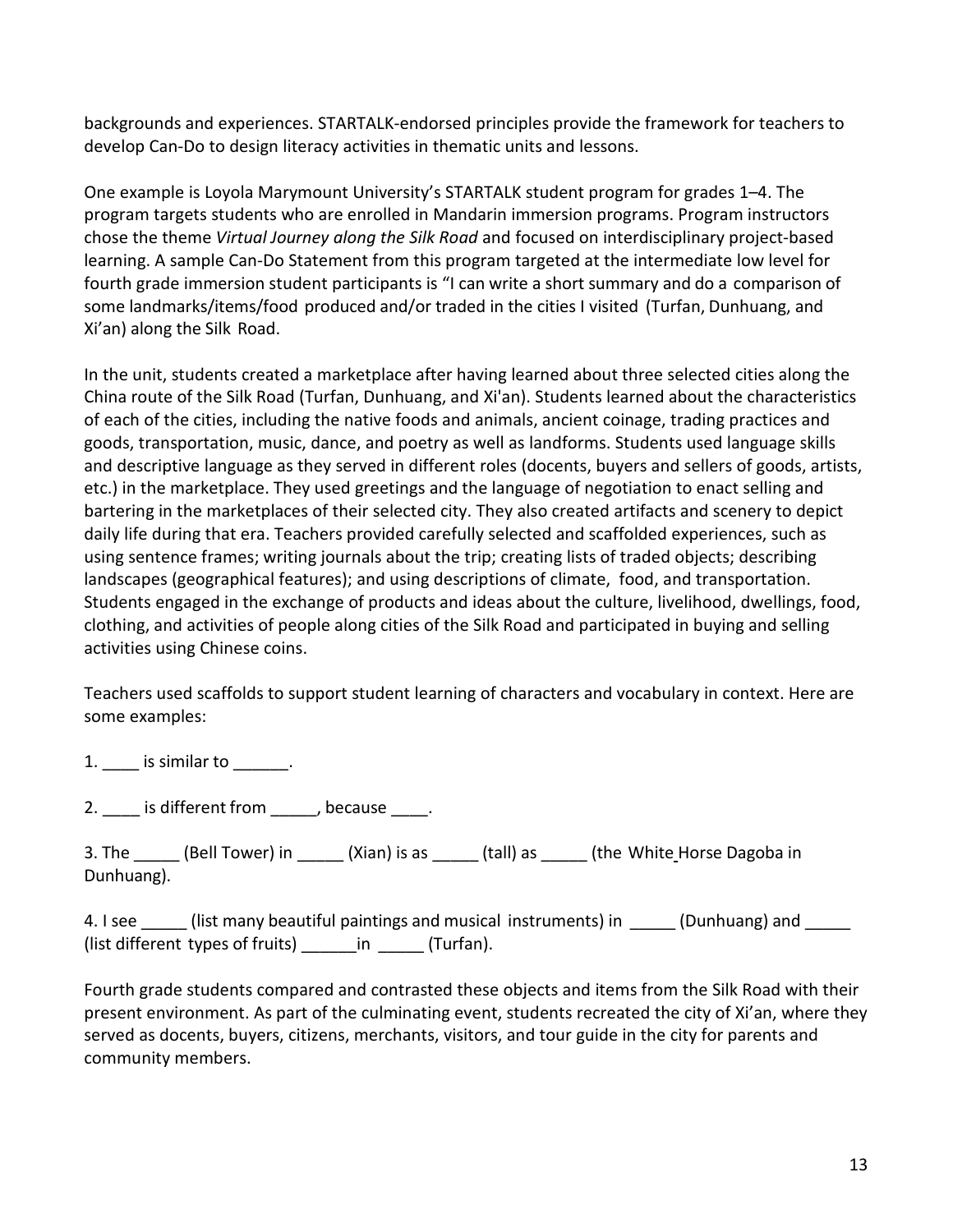### 3.2 Teachers support oral language instruction with the integration of literacy connections through characters, Pinyin, or both.

In languages written with an alphabet or a syllabary (e.g., Pinyin or Zhuyin, also known as Bopomofo), there is a standard relationship between the written form of a word and its pronunciation. Once you learn that relationship, you can write anything you know how to say (although you may not spell everything correctly). You can read words that you have never seen before by sounding them out. In fact, you can read anything, even words whose meanings may be unfamiliar to you. Reading is a way to expand vocabulary.

In alphabetic languages and languages with a syllabary, the relationship of the written word and its pronunciation is something like this:

Written Word  $\longleftrightarrow$  Pronunciation

In languages with complicated spelling systems such as English, readers also have to learn additional rules of pronunciation and exceptions to these rules to arrive at the pronunciation, but this is relatively easy compared with reading Chinese characters.

As already discussed, Chinese characters often contain cues to their pronunciation, but there is no oneto-one correspondence between the form of the character and its pronunciation. That is, there is nothing in the structure of a character that enables you to sound out the character and associate it with a pronunciation. Similarly, nothing in the pronunciation of a word informs you about how the character is written.

In Chinese, the relationship of a character to its pronunciation is something like this:

Character  $\longrightarrow$  ???  $\longleftarrow$  Pronunciation

As a result, transcription systems make this task easier by providing a standard written representation of Mandarin pronunciation. That is, they are essentially alphabets for representing the pronunciation of Chinese characters. Like alphabets, you have to learn the association between each letter (or shape) and a sound, and you have to learn how to connect the sounds to form Mandarin syllables and words. Unlike alphabets, knowing the transcription system alone does not enable you to read Chinese, since Chinese texts are written in characters. But transcription makes it easier to link the form of the character to its pronunciation.

The relationship of a transcription to the character and pronunciation is something like this:

Character  $\longleftrightarrow$  Transcription  $\longleftrightarrow$  Pronunciation

Over the centuries, many different transcription systems have been developed to indicate the pronunciation of Chinese characters in spoken Mandarin (and in other dialects as well). These include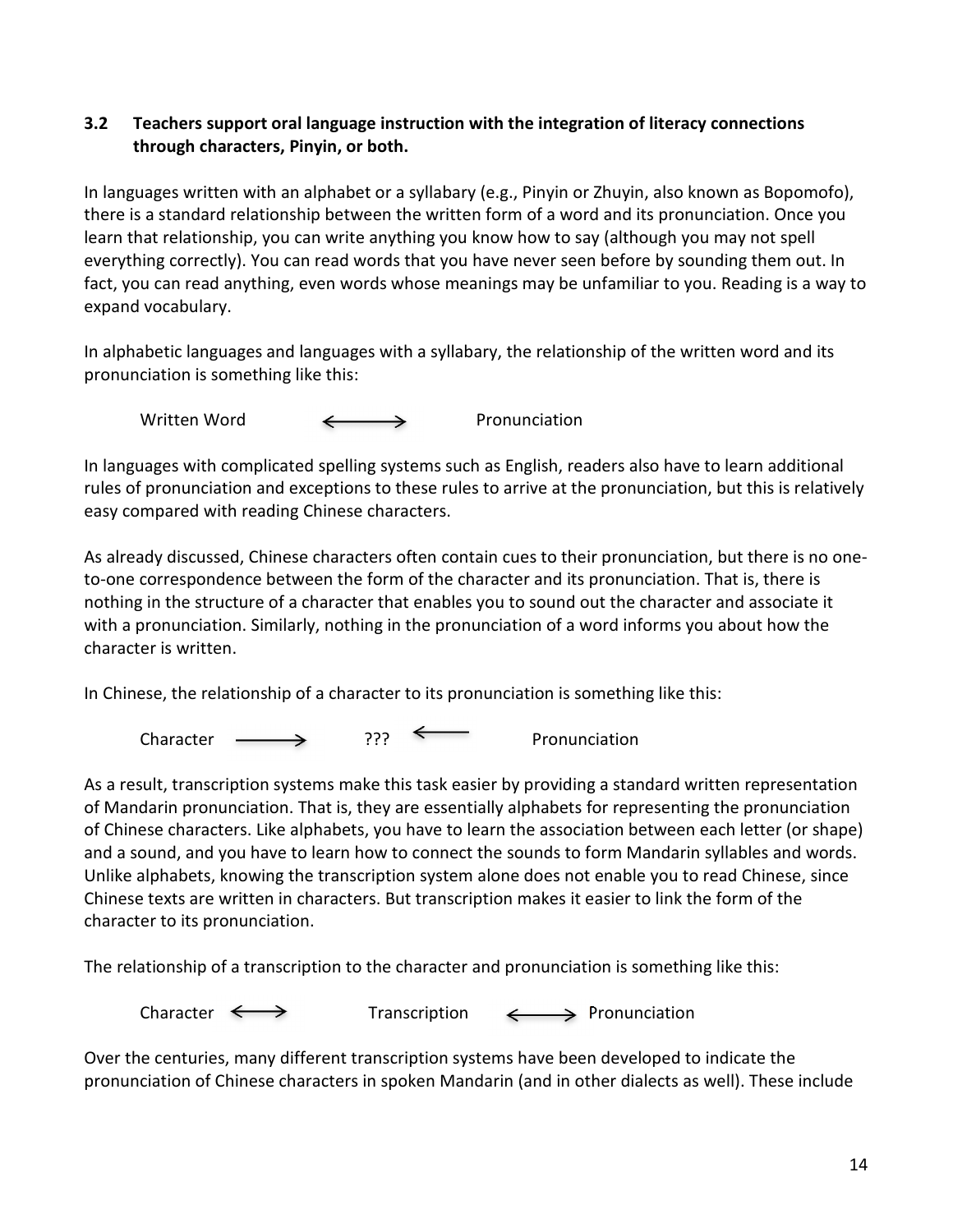Zhuyin Fuhao, a system of 37 character-like symbols, and Romanization systems that use the Latin alphabet such as Wade-Giles, Yale, Gwoyeu Romatzyh, and Hanyu Pinyin.

Hanyu Pinyin, commonly referred to as Pinyin, is the official system in the People's Republic of China and is used by most of the world to represent the pronunciation of Mandarin. Zhuyin Fuhao (also known as Bopomofo) is used in Taiwan.

### How do learners of Chinese as a foreign language benefit from knowing a transcription system?

- 1. It simplifies the process of learning and reviewing characters. Without a transcription system, learners must rely on their teachers to provide the pronunciation of all new characters and words, and they have no way to review the pronunciation of characters that they have learned.
- 2. It accelerates the development of literacy skills, especially the ability to compose in Chinese. If learners know a transcription system and are permitted to use it when they write, they are able to compose texts equivalent in difficulty and complexity to their spoken language abilities. Without a transcription system, readers are limited to expressing themselves in writing using only the characters that they have learned. As oral language develops much more quickly than does character knowledge, the absence of a transcription system greatly limits the ability of learners to communicate in writing and to learn the structure and conventions of extended written texts.
- 3. It enables the reader to access more written texts. When a text includes both Pinyin and characters, comprehension can be facilitated and frustration reduced.
- 4. It permits learners to acquire the spoken language more rapidly by providing them a way to acquire vocabulary, grammar, and the like via a system they can readily access, instead of trying to learn the spoken language via characters, which would be pretty much impossible.
- 5. It enables the electronic input of characters and therefore the use of digital platforms such as word processors, e-mail, text messaging systems, and social media to both communicate and access more information.

For STARTALK programs in which the learners are middle school or high school students, the introduction and use of Pinyin is less controversial, because these learners have their L1 reading ability to bring to the task of learning Pinyin. That is, the alphabetic principle of assigning sounds to letters and words in English can be applied to learning Pinyin. Their challenge, then, is much the same as the challenge for students learning to read French, Spanish, or German: While the alphabet used to represent the sounds and words of these languages is their familiar Roman alphabet, the rules for how the alphabet represents the words and sounds of these particular languages are very different. Consequently, learners will need substantial target language input accompanied by Pinyin print representation to learn how Pinyin works.

For Chinese language programs designed for elementary school learners, issues such as when or how to teach Pinyin are still debated, with some programs introducing Pinyin in the second half of first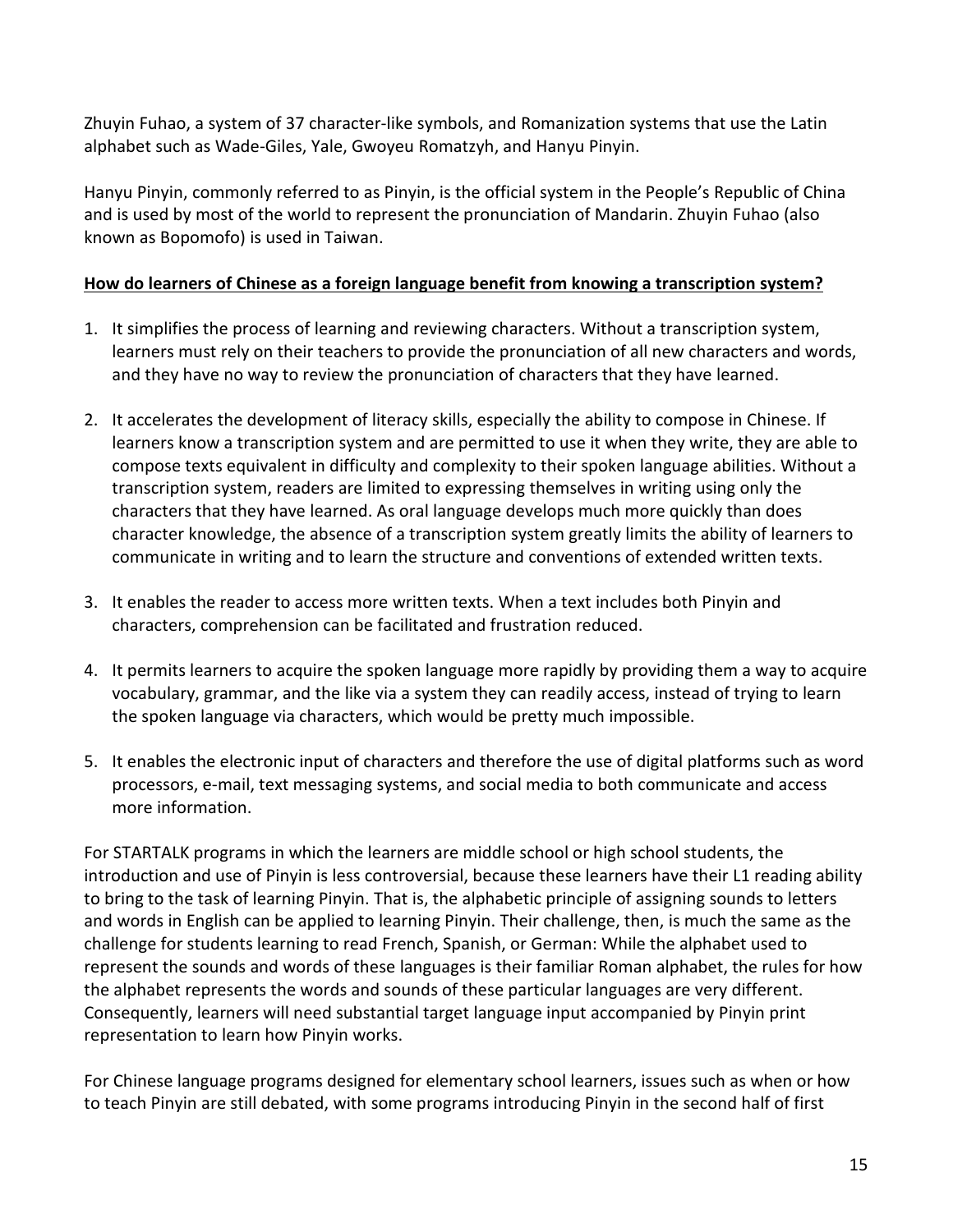grade, while others introduce Pinyin in third or even fourth grade. For students who are in long-term immersion programs, for example, learners who do not know how to read can start learning characters because they will be introduced to the alphabet during the English part of their day. Other program models might not formally teach the Pinyin system to young learners, but they can ensure that Pinyin accompanies the characters as a bridge to allow students to connect oral language with literacy. At some point, however, students will need to be able to use Pinyin or some other transliteration system, as transliteration is an important method for accessing important technological resources, such as word processing, texting, and online dictionary lookup.

In summation, the use of Pinyin remains a very controversial issue in the Chinese pedagogical community, and it is one that needs its own research agenda to resolve. There is, however, research involving Chinese children exposed to Pinyin (Lin et al., 2010) that indicates Pinyin serves as a direct and reliable tool for teaching characters that have unreliable phonetic elements while also facilitating awareness of tone, syllables, and phonemes, thus acting as a self-teaching resource for students when they are away from their teachers. This research also suggests that it may be important for learners to develop this phonological sensitivity at an early age, as it may ultimately promote Chinese character reading and boost literacy development.

Additionally, Guan, Liu, Chan, Ye, and Perfetti (2011) suggested that for Chinese L2 learners, Pinyin supports the acquisition of a phonological representation and helps learners to retrieve resources they acquired through spoken language. It is important, then, to view Pinyin (or other transliteration systems that programs choose to use) as a tool for **accessing** the Chinese language and culture encoded within the Chinese writing system.

# 3.3 Teachers design integrated oral and literacy tasks and assessments that support learning outcomes and are appropriate to the language proficiency and age level of the learners.

Assessment is the vehicle for teachers to find information about their students' backgrounds and prior learning. Assessment is ongoing; therefore, students must be assessed before, during, and after teaching to determine their interpersonal, interpretive, and presentational skills in oral and written language. Testing formats should also be diverse to maximize opportunities for students to demonstrate what they know or have learned. Formative and summative assessments are integral parts of teaching and learning.

### 3.4 Formative and summative assessments include vocabulary, sentence, and text comprehension as appropriate for the proficiency level of students.

The goal of formative assessment is to provide feedback and information during the instructional process so that teachers can check on student learning. The goal of summative assessment is to evaluate student learning at the end of an instructional unit. It is important that both formative and summative assessments include both higher-level and lower-level processing skills as described earlier.

# **Conclusion**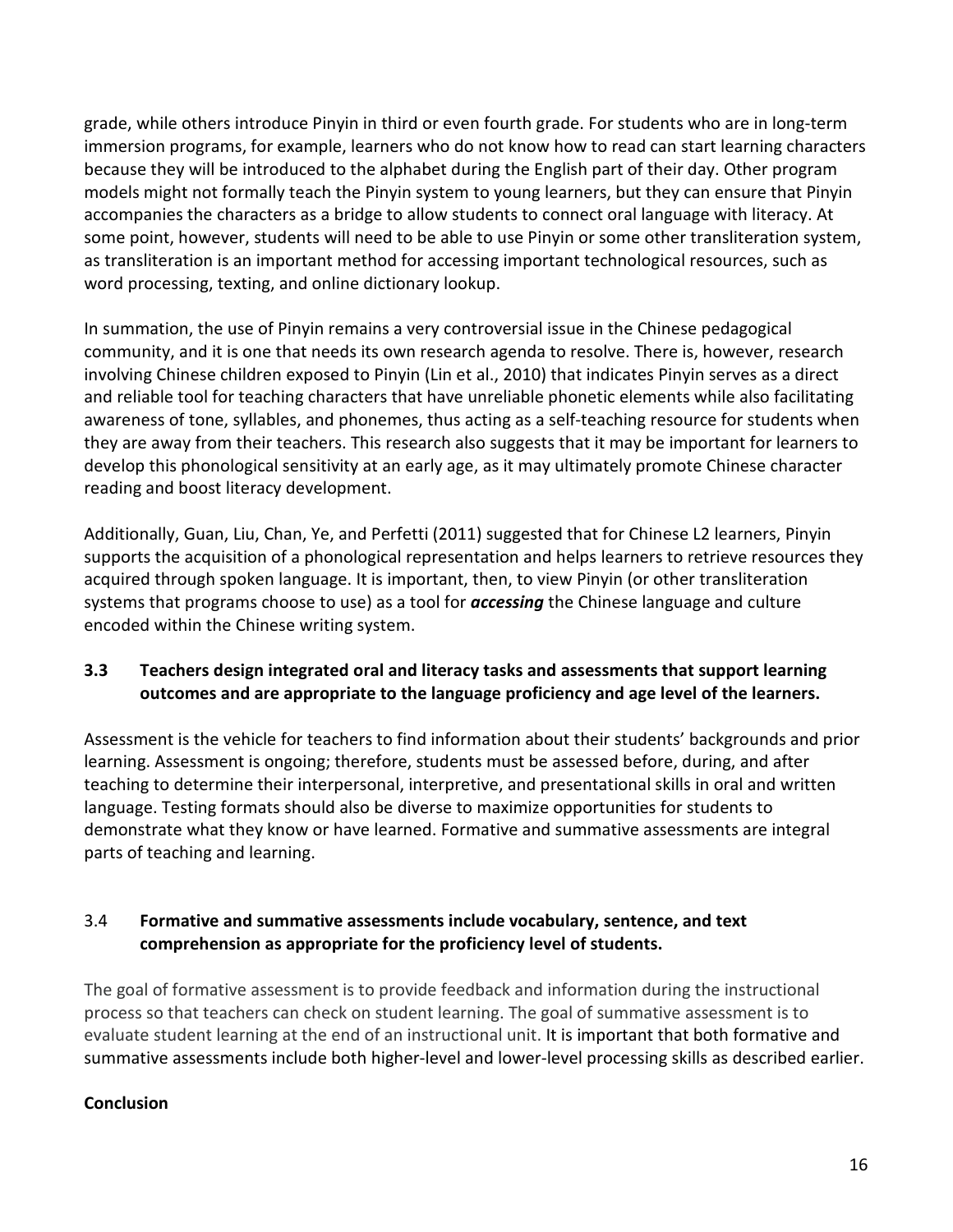As Chinese language classes are becoming more in demand at all levels of U.S. foreign language education, developing literacy has presented perhaps the greatest challenge for U.S. learners. To confront these challenges, teachers need guidance in designing literacy programs and methods for conducting effective literacy activities that develop their students' reading and writing proficiency with Chinese characters, supported by transliteration systems such as Pinyin. This paper offers a set of principles to guide the teaching of literacy in the STARTALK classroom, much as the STARTALKendorsed principles have guided the conduct of STARTALK programs over the past many years. This paper has also presented research and theoretical support for these principles, along with suggestions and resources to help teachers design literacy instruction not only for STARTALK programs but for a variety of educational settings encountered in U.S. education. While we, the members of the committee who wrote this paper, wish we could say that the contents of this paper represent the final word on how to conduct Chinese literacy instruction, we know this is not the case. Before this is possible, significant amounts of research and experience will need to be amassed and disseminated. Instead, we present this paper in the spirit of Laozi, who stated, "千里之行, 始於足下," which is often translated as 'a thousand-mile journey begins with a single step'. This paper, then, is presented as a first but firm and determined step that will help Chinese language teachers guide their learners toward increased levels of proficiency in reading and writing Chinese.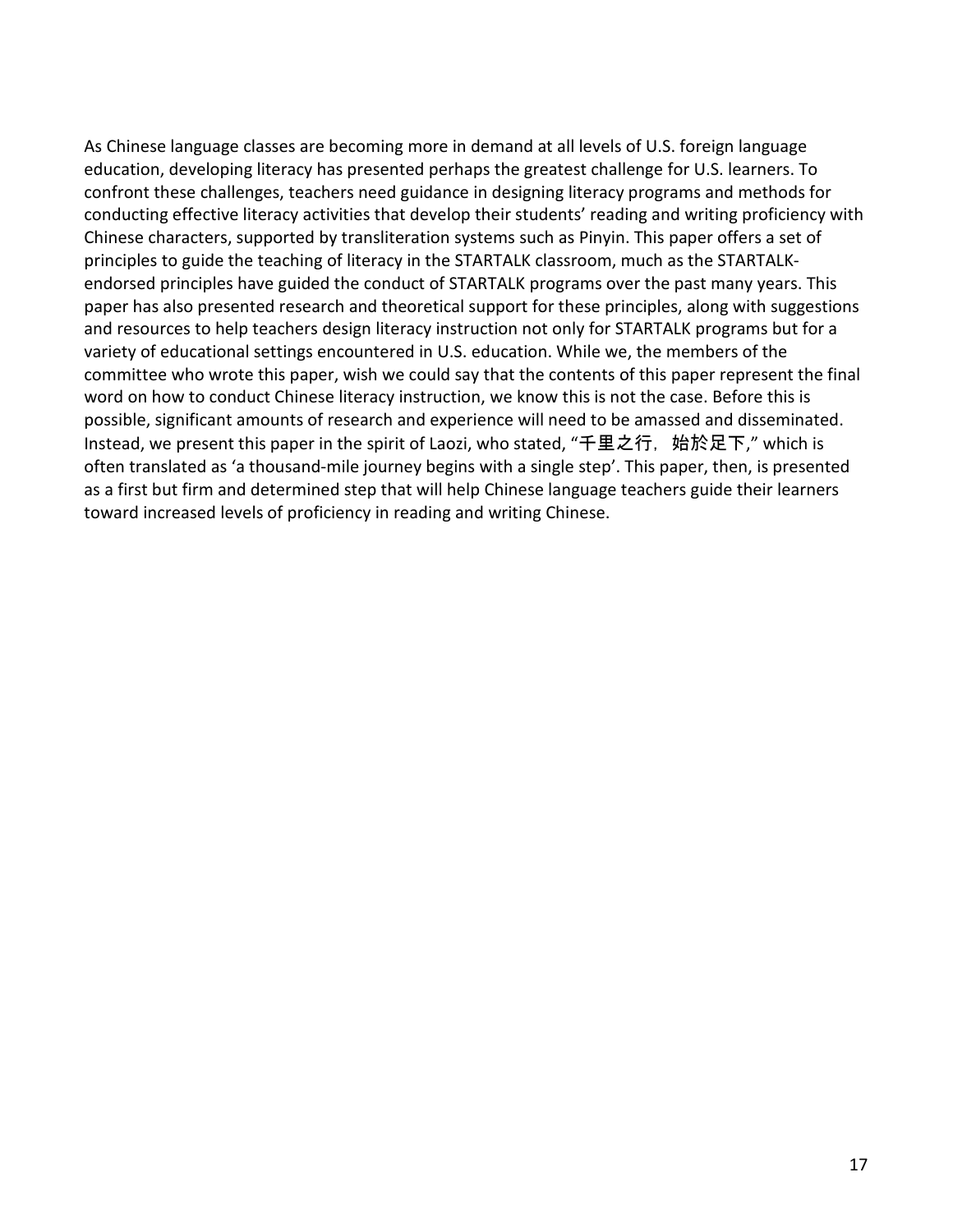# References

- American Council on the Teaching of Foreign Languages. (2015). Performance descriptors for language learners. Retrieved from http://www.actfl.org/sites/default/files/pdfs/ACTFLPerformance-Descriptors.pdf
- Curtain, H., & Dahlberg, C. A. (2016). Languages and learners making the match: World language instruction in K–8 classrooms and beyond (5th ed.). Boston, MA: Pearson.
- Grabe, W. (2009). Reading in a second language. Cambridge, United Kingdom: Cambridge University Press.
- Guan, C., Liu, Y., Chan, D., Ye, F., & Perfetti, C. A. (2011). Writing strengthens orthography and alphabetic-coding strengthens phonology in learning to read Chinese. Journal of Educational Psychology, 103, 509–522.
- Lin, D., McBride-Chang, C., Shu, H., Zhang, Y., Li, H., Zhang, J., . . . Levin, I. (2010). Small wins big: Analytic Pinyin skills promote Chinese word reading. Psychological Science, 21, 1117–1122.
- Nunan, D. (1988). The learner-centered curriculum: A study in second language teaching. New York, NY: Cambridge University Press.

# Research Articles and Curriculum Sources

- Center for Applied Linguistics. (2016). Chinese curriculum development. Retrieved February 16, 2016, from http://www.cal.org/what-we-do/projects/chinese-curriculum-development
- Dixon-Kraus, L. (1996). Vygosky in the classroom. White Plains, NY: Longman.
- Hoyt, L. (2016). Interactive read-alouds. Retrieved February 16, 2016, from http://www.interactivereadalouds.com/
- Huang, J., & Wang, M. (1992). From unit to gestalt: Perceptual dynamics in recognizing Chinese characters. In H.-C. Chen & O. Tzeng (Eds.), Language processing in Chinese (pp. 3–35). Amsterdam, the Netherlands: Elsevier Sciences.
- Knell, E., & West, H. (2015). Writing practice and Chinese character recognition in early Chinese immersion students. Journal of the Chinese Language Teachers Association, 50(3), 45–61.
- Leong, C. K., Tse, S. K., Loh, K. Y., & Hau, K. T. (2008). Text comprehension in Chinese children: Relative contribution of verbal working memory, pseudoword reading, rapid automatized naming, and onset-rime phonological segmentation. Journal of Educational Psychology, 100, 135–149.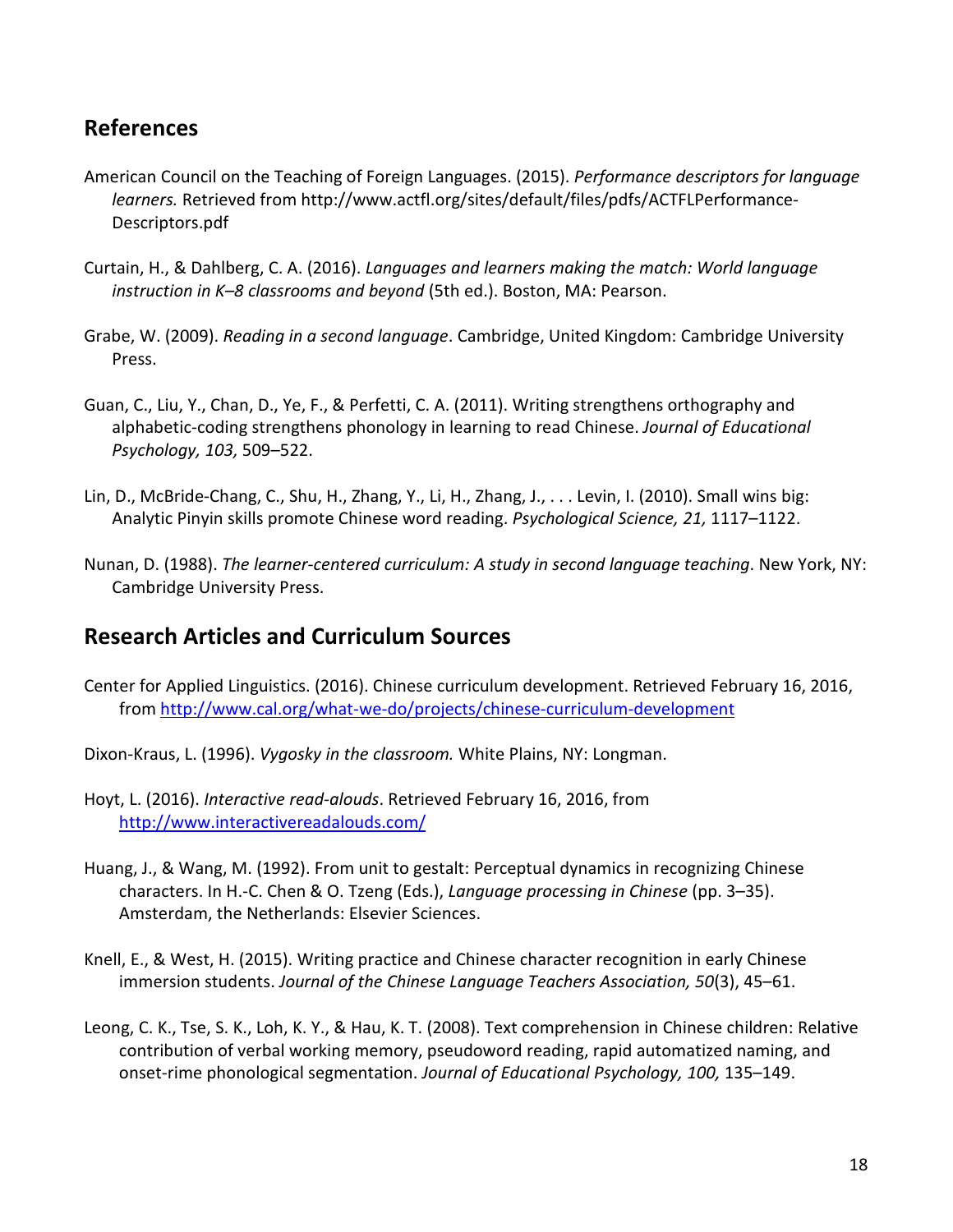Li, L., & Wu X. (2015). Effects of metalinguistic awareness on reading comprehension and the mediator role of reading fluency from Grades 2 to 4. http://dx.doi.org/10.1371/journal.pone.0114417.

- Liu, P. (2002). School ecology and learning of young children: Educational approach at a pre-school in P.R. China. Kappa Delta Pi Record, 38, 119–123.
- Liu, P. (2009, October/November). Developing a Chinese dual language program in elementary schools. NABE News, 13–15.
- Liu, P. (2009). Integrating thinking, art and language in teaching young children. International Education, 39(1), 6–29.
- Liu, P. (2015). Facilitating language and content development in a visual rich context. NABE (National Association for Bilingual Education) Perspectives, 37(2), 20-23.
- Liu, P. (2012, Winter–Spring). Curriculum framework of a dual language program: Integration and cohesion. APA Perspectives: National Association for Asian Pacific American Education, 28(1), 1–7.
- Liu, P. (2015, April/June). Facilitating language (Chinese) and content development in a visually rich context. NABE Perspectives, 37(2), 20–23.
- Liu, Y., Tang, Y., & Cai, J. (2015). The comparative study of Chinese character teaching between Chinese as first language and Chinese as second language. American Journal of Educational Research, 3, 1-4.
- Martinelli, M. (2016). Best of Teacher HELPLINE: 6 interactive reading strategies to boost student engagement. Retrieved from http://www.weareteachers.com/blogs/post/2015/03/26/best-ofteacher-helpline!-6-interactive-reading-strategies-to-boost-student-engagement
- McBride, C. (2016). Children's literacy development: A cross-cultural perspective on learning to read and write (2nd ed.). New York, NY: Routledge.
- McBride, C., & Wang, Y. (2015). Learning to read Chinese: Universal and unique cognitive cores. Child Development Perspectives, 9, 196–200.
- Piaget, J. (1977). The development of thought: Equilibration of cognitive structures. New York, NY: Viking.
- Shen, H. (2005). Linguistic complexity and beginning level L2 Chinese reading. Journal of the Chinese Language Teachers Association, 40(1), 1–27.
- Shen, H. H., & Jiang, X. (2013). Character reading fluency, word segmentation accuracy, and reading comprehension in L2 Chinese. Reading in a Foreign Language, 25(1), 1–25.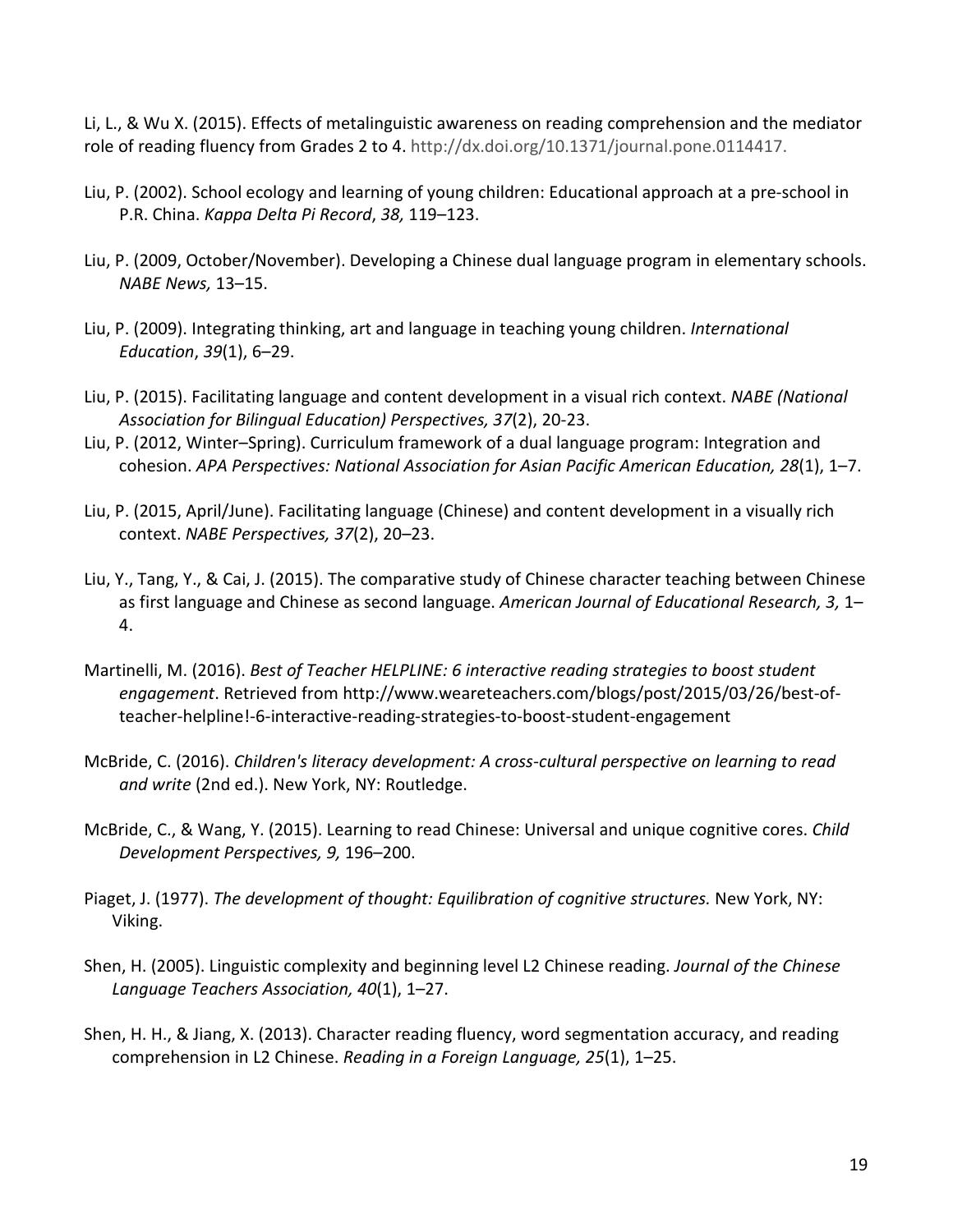- Shu, H., & Anderson, R. C. (1999). Learning to read Chinese: The development of metalinguistic awareness. In J. Wang, A. W. Inhoff, & H.-C. Chen (Eds.), Reading Chinese script: A cognitive analysis (pp. 1–18). Mahwah, NY: Erlbaum.
- Shyu, J. (2008, May). Using stories to promote Children's Mandarin language development in kindergarten. ACIE Newsletter: The Bridge, 1–8.
- Skelton, M., Wigford, A., Harper, P., & Reeves, G. (2002). Beyond food, festivals, and flags. Educational Leadership, 60(2), 52–55.
- Tong, X., Tong, H., Chan, S., & McBride-Chang, C. (2014). Discourse-level reading comprehension in Chinese children: What is the role of syntactic awareness? Journal of Research in Reading, 37, 48–– 70.
- Wen, X. (2016). Introduction: Theme-based curriculum and research-based instruction. Retrieved from http://www.uh.edu/class/mcl/chinese/teaching-chinese/\_pdf/Introduction.pdf
- Wiggins, G., & McTighe, J. (2005). Understanding by design (2nd ed.). Danvers, MA: ASCD.
- Yu, Z. & Pine, N. (2006, November). Strategies for enhancing Chinese literacy in Chinese preschools. Paper presented at the National Reading Conference, Los Angeles, California.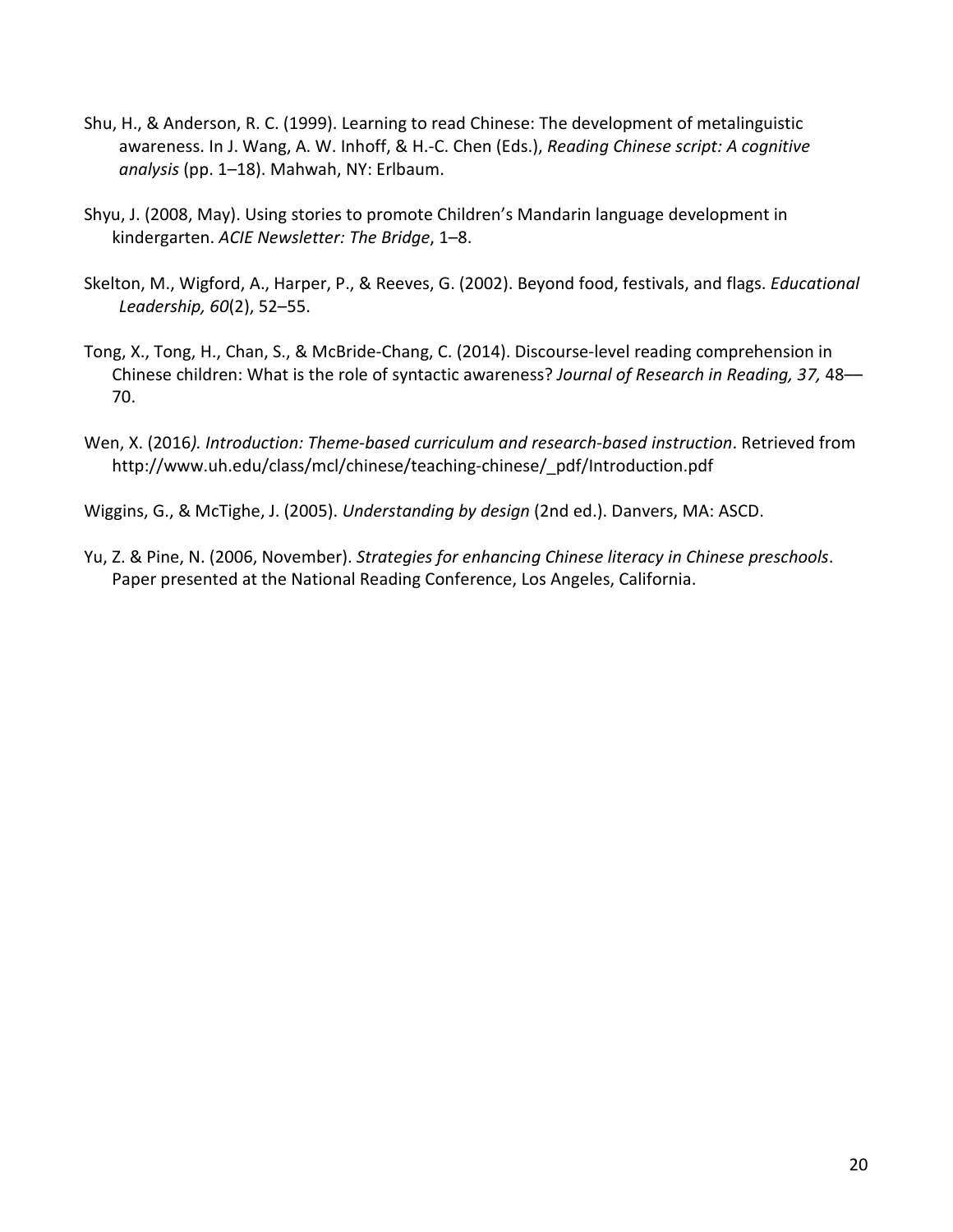# Appendix 1: Chinese Summative Assessments

A few tests are available for assessing literacy for elementary Chinese programs; however, none are widely adopted by K–5 Chinese programs. Many schools and districts use their own assessments and calibrate their results with some of the tests from the list below. This is not a comprehensive list, but these tests are among the more popular ones currently being used by schools and school districts.

### **WPT**

The American Council on the Teaching of Foreign Languages (ACTFL) Writing Proficiency Test (WPT) is a standardized test for assessing functional writing in a language. It measures the ability of the student to write well and appropriately for real-world situations. WPT consists of four prompts that relate to practical, social, and professional topics in both formal and informal settings. It is not tied to content or method of instruction. WPT compares the student's writing sample with the ACTFL proficiency level descriptors for writing as shown here. The proctored test is 80–90 minutes in duration and is assessed by a certified ACTFL rater.

# ACTFL Writing Proficiency Level Highlights

| <b>ACTFL Level</b>  | <b>Level Highlights</b>                                                                                                                                                                                                                                                                                                                                                                                                                                                 |
|---------------------|-------------------------------------------------------------------------------------------------------------------------------------------------------------------------------------------------------------------------------------------------------------------------------------------------------------------------------------------------------------------------------------------------------------------------------------------------------------------------|
| <b>Superior</b>     | Can produce informal and formal writing on practical, social, and professional topics treated both abstractly and concretely.<br>Can present well-developed ideas, opinions, arguments, and hypotheses through extended discourse.<br>Can control structures, both general and specialized/professional vocabulary, spelling, punctuation, cohesive devices,<br>and all other aspects of written form and organization with no pattern of error to distract the reader. |
| <b>Advanced</b>     | Can write routine, informal, and some formal correspondence, narratives, descriptions, and summaries<br>of a factual nature in all major time frames in connected discourse of a paragraph in length. Writing is comprehensible<br>to all native speakers due to breadth of generic vocabulary and good control of the most frequently used structures.                                                                                                                 |
| <b>Intermediate</b> | Can meet a range of simple and practical writing needs, e.g., simple messages and letters, requests for<br>information, notes, etc. Can communicate simple facts and ideas in a loosely connected series of sentences<br>on topics of personal interest and social needs, primarily in the present. Because of vocabulary limitations and errors<br>in basic structures, writing is comprehensible to those accustomed to the writing of non-natives.                   |
| <b>Novice</b>       | Can produce lists, notes, and limited formulaic information on simple forms and documents.<br>Writing is typically limited to words, phrases, and memorized material.                                                                                                                                                                                                                                                                                                   |

Source: The table is based on descriptions from the ACTFL Proficiency Guidelines 2012," 3rd edition, by the American Council on the Teaching of Foreign Languages, 2012.

# ACTFL Reading Proficiency Level Highlights

| <b>ACTFL Level</b>                                                                                                                                                                                                                                                                                                  | <b>Level Highlights</b> |
|---------------------------------------------------------------------------------------------------------------------------------------------------------------------------------------------------------------------------------------------------------------------------------------------------------------------|-------------------------|
| Can understand texts from many genres dealing with a wide range of subjects, both familiar and unfamiliar.<br>Can understand texts that use precise, specialized vocabulary and complex grammatical structures.<br><b>Superior</b><br>Can understand lengthy texts of a professional, academic, or literary nature. |                         |
| Can understand the main ideas and supporting details of authentic narrative and descriptive texts.<br>Can compensate for limitations in lexical and structural knowledge by using contextual clues.<br>Advanced<br>Can read new subject matter.                                                                     |                         |
| Can understand information conveyed in simple, predictable, loosely connected texts relying heavily on contextual clues.<br>Intermediate<br>Can read texts that are not complex and have a predictable pattern of presentation.                                                                                     |                         |
| Can understand key words and cognates, as well as formulaic phrases that are highly contextualized.<br><b>Novice</b>                                                                                                                                                                                                |                         |

Source: The table is based on descriptions from the ACTFL Proficiency Guidelines 2012," 3rd edition, by the American Council on the Teaching of Foreign Languages, 2012.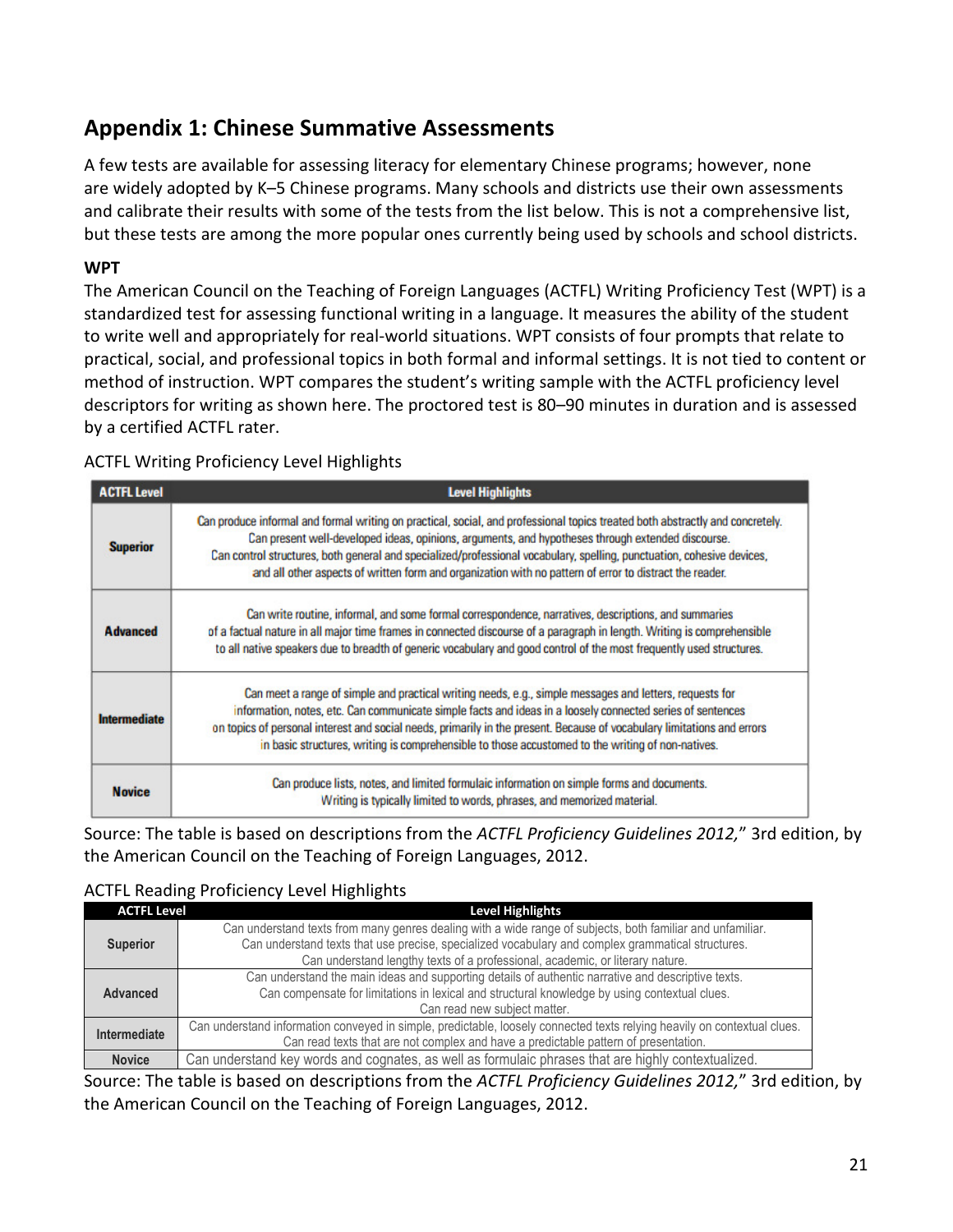#### AAPPL

The ACTFL Assessment of Performance toward Proficiency in Languages (AAPPL) is a proctored online performance-based assessment across the interpersonal, interpretive, and presentational communication modes within a familiar classroom context. The AAPPL measure provides realistic roleplay incorporating audio and video elements to create real-world tasks. Reading passages, listening text, speaking and listening tasks, or writing prompts are aligned with ACTFL proficiency levels.

AAPPL is designed for students from fifth through 12th grades. The Interpersonal Listening and Speaking component can be used for primary grade immersion students who have keyboarding skills. Each of the four components of the test takes approximately 30 minutes to complete, for a total of two hours combined. Interpersonal Listening and Speaking and Presentational Writing are scored by ACTFLcertified AAPPL raters. Interpretive Listening and Interpretive Reading are machine scored.

#### **YCT**

The Youth Chinese Test (YCT) was developed by Hanban to improve the language proficiency of foreign students younger than 16 years of age who are learning Chinese. It consists of two independent tests, a reading and writing test that is divided into four levels, and a speaking test that is divided into beginner and intermediate levels. It is based on vocabulary learned.

| <b>YCT</b><br><b>Level</b> | <b>Words</b>                                        | <b>Reading</b>            | <b>Skills</b>                                                                                                   | <b>Test</b>                                                                          |
|----------------------------|-----------------------------------------------------|---------------------------|-----------------------------------------------------------------------------------------------------------------|--------------------------------------------------------------------------------------|
|                            | 80                                                  | Characters<br>with Pinyin | Can understand and use some of the most<br>common Chinese phrases and sentences                                 | Listening and Reading<br>Two sections, 35 questions<br>Test time: 35 min             |
| $\mathbf{H}$               | 150                                                 | Characters<br>with Pinyin | Can understand and use some simple<br>Chinese phrases and sentences and cope<br>with basic level communications | Listening and Reading<br>Two sections, 40 questions<br>Test time: 50 min             |
| III                        | Characters<br>300<br>a simple manner<br>with Pinyin |                           | Can communicate on familiar daily topics in                                                                     | Listening and Reading<br>Two sections, 60 questions<br>Test time: 60 min             |
| IV                         | 600                                                 | Characters<br>only        | Can communicate in Chinese at a basic level<br>in their daily, academic, and professional<br>lives              | Listening, Reading, and Writing<br>Three sections, 80 questions<br>Test time: 85 min |

#### Youth Chinese Test (YCT) Reading and Writing Levels

As an example, Utah Dual Language Immersion programs use YCT Levels I–III for assessment. The proficiency targets by grade can be found in Appendix 2 for your reference.

#### HSK

The Chinese Proficiency Test (HSK) is an international standardized exam developed by Hanban that tests and rates Chinese language proficiency. It assesses nonnative Chinese speakers' abilities in using the Chinese language in their daily, academic, and professional lives.

HSK Test Levels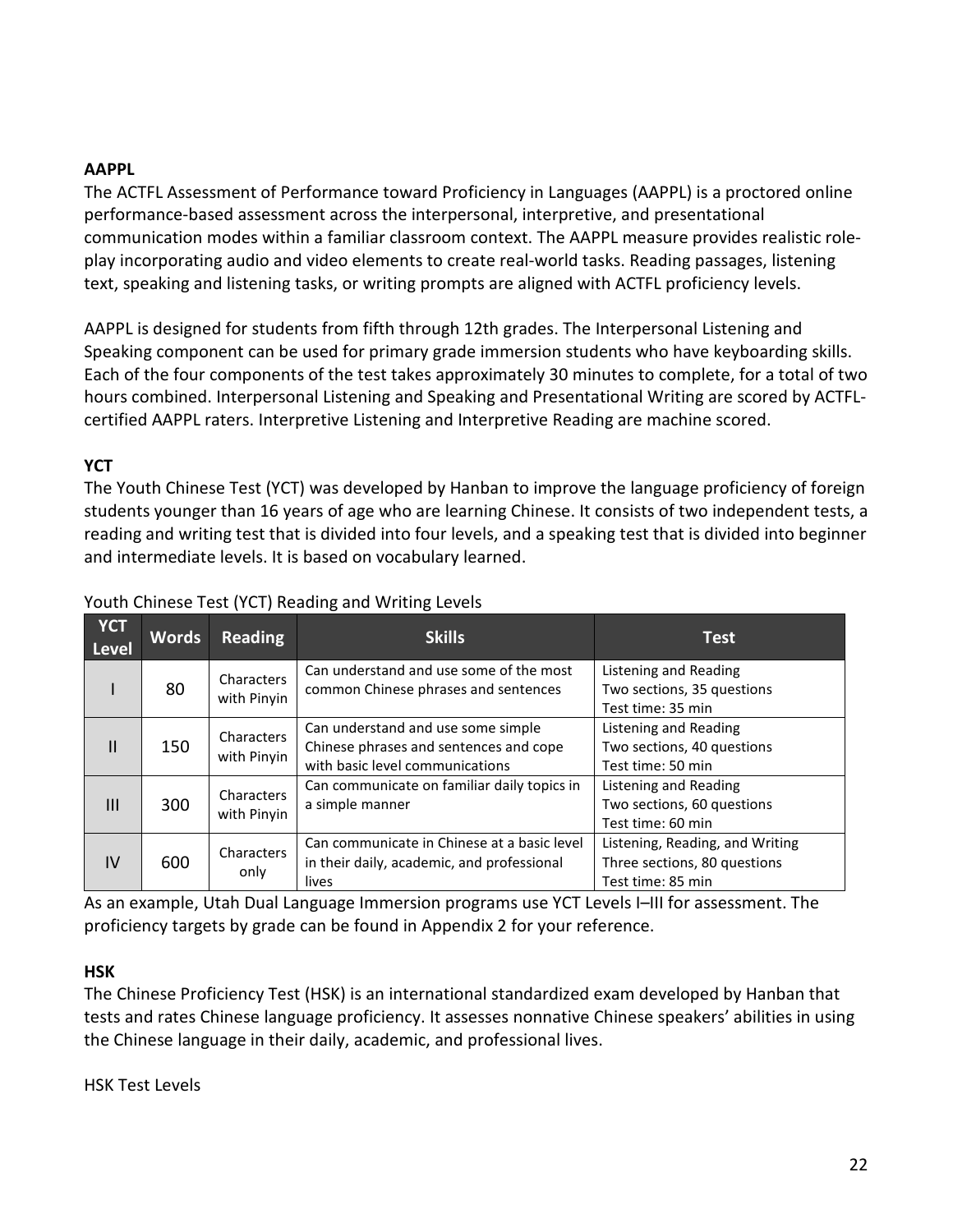| <b>HSK</b><br><b>Level</b> | <b>Words</b> | <b>Student Suitability</b>                                                                                       | <b>Skills</b>                                                                                                                                                        | <b>Test</b>                                                                                 |
|----------------------------|--------------|------------------------------------------------------------------------------------------------------------------|----------------------------------------------------------------------------------------------------------------------------------------------------------------------|---------------------------------------------------------------------------------------------|
|                            | 150          | 2-3 class hours of Chinese<br>per week and have studied<br>Chinese for one semester or<br>more.                  | Can understand and use very<br>simple words and phrases.                                                                                                             | <b>Listening and Reading</b><br>Two sections, 40<br>questions<br>Test time: 40 min          |
| $\mathbf{II}$              | 300          | 2-3 class hours of Chinese<br>per week and have studied<br>Chinese for two semesters<br>or more.                 | Can communicate in simple<br>and routine tasks requiring a<br>simple and direct exchange of<br>information on familiar and<br>routine matters.                       | <b>Listening and Reading</b><br>Two sections, 60<br>questions<br>Test time: 55 min          |
| III                        | 600          | 2-3 class hours of Chinese<br>per week and have studied<br>Chinese for three semesters<br>or more.               | Can communicate at a basic<br>level in their daily, academic,<br>and professional lives.<br>Can manage most<br>communication in Chinese<br>when travelling in China. | Listening, Reading and<br>Writing<br>Three sections, 90<br>questions<br>Test time: 90 min   |
| IV                         | 1200         | 2-3 class hours of Chinese<br>per week and have studied<br>Chinese for four semesters<br>or more.                | Can converse in Chinese on a<br>wide range of topics and are<br>able to communicate fluently<br>with native Chinese speakers.                                        | Listening, Reading and<br>Writing<br>Three sections, 100<br>questions<br>Test time: 105 min |
| $\vee$                     | 2500         | 2-3 class hours of Chinese<br>per week and have studied<br>Chinese for five semesters or<br>more.                | Can read Chinese newspapers<br>and magazines, enjoy Chinese<br>films and plays, and give a full-<br>length speech in Chinese.                                        | Listening, Reading and<br>Writing<br>Three sections, 100<br>questions<br>Test time: 125 min |
| VI                         | 5000         | Students who can<br>communicate fluently with<br>others in Chinese at a native<br>or near-native speaking level. | Can easily comprehend<br>written and spoken<br>information in Chinese and<br>can effectively express<br>themselves in Chinese, both<br>orally and on paper.          | Listening, Reading and<br>Writing<br>Three sections, 101<br>questions<br>Test time: 140 min |

#### STAMP 4Se and STAMP4s

The Avant Assessment STAMP (STAndards-based Measurement of Proficiency) 4Se measures proficiency in reading, writing, listening, and speaking and can be used by students in grades 3–6. The assessments are web based and computer adaptive (i.e., the test adapts to the student's ability level) with real-world content questions for elementary school students. The proficiency benchmarks are aligned to ACTFL levels Novice through Advanced. Writing and speaking results are scored by certified raters and are typically available in 3 to 7 business days, while reading and listening scores are available as soon as the test taker completes each section.

STAMP 4s is also targeted for third students in grades 3–6. The test takes an average of 80 minutes to complete (with reading taking 25–35 min and involving multiple-choice questions, writing taking 10 min with two prompts, listening taking 25–30 min and involving multiple-choice questions, and speaking taking 10 min with two prompts) but is not timed.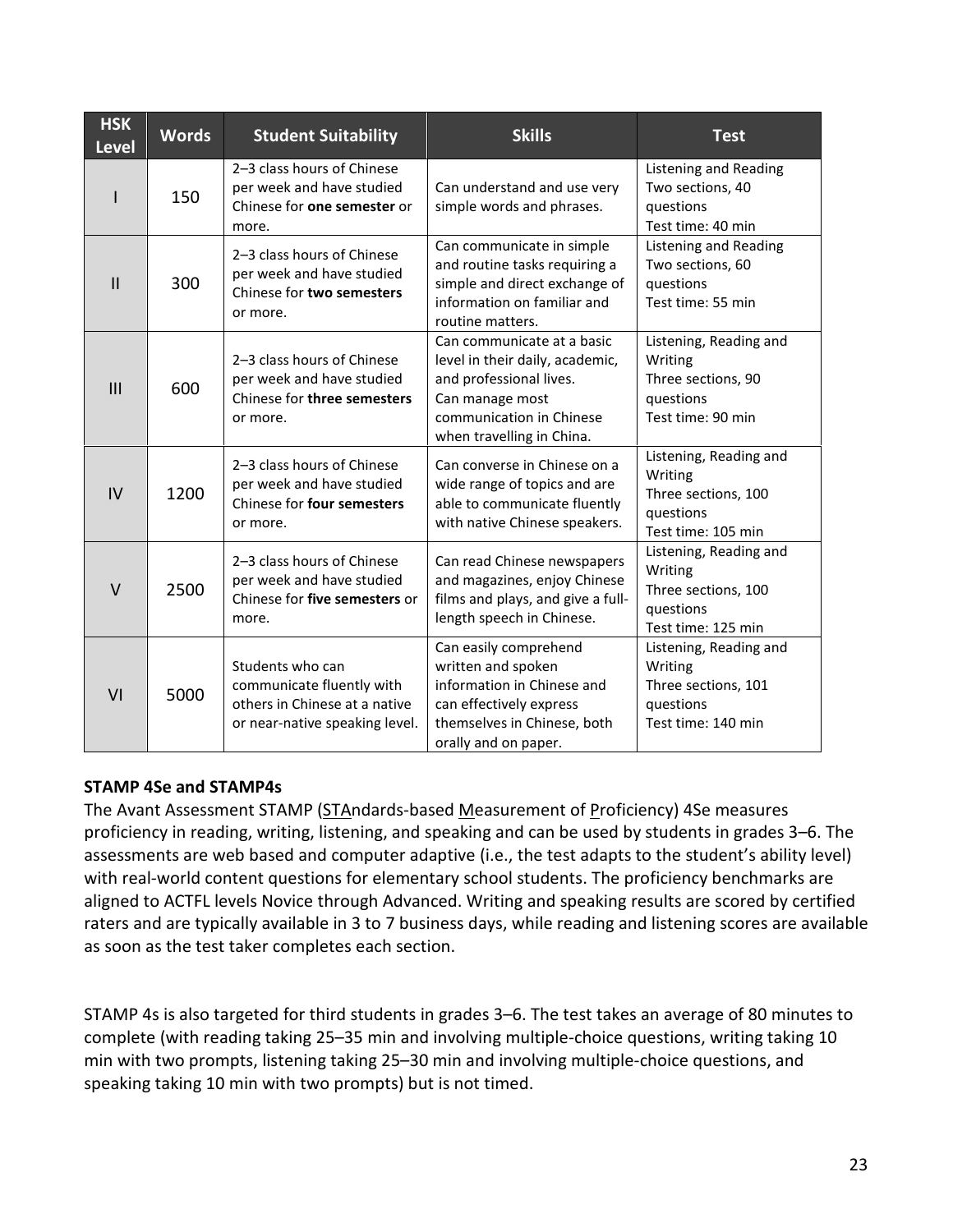# Appendix 2: Building Blocks for Chinese Literacy

#### Component Parts

There are thousands of Chinese characters, each with its own unique shape. A college graduate in China can read 4,000 or more. However, each character is composed of a much smaller number of recurring component parts, or 部件 bùjiàn. Once you learn to write or recognize the common recurring parts, it becomes easier read or write a large number of characters.

The same component part can occur in many characters. For example, the component part  $\beta$  occurs in these and many other characters: 明, 期, 腰, 萌, and 脆.

A character can contain one, two, three, or more component parts. Here are examples:

One component part: 水, 人, 上, 山, 大, 小, 火, 女, 子 Two component parts: 好, 明, 姓, 学,情, 团 Three component parts: 哪, 森, 做, 经, 急, 借, 游

All characters take up the same imaginary space, whether handwritten or printed, no matter how many component parts they contain. The more component parts the character contains, the smaller each one is written. Notice the relative size of  $\pi$  in the following characters with one, two, three, and four component parts: 木, 林, 森, 楚.

Only a small number of possible arrangements of component parts are possible within a character. Here are the most common:

 $\Box$  Two component parts, horizontally arranged: 明, 作, 林

 $\Box$  Three component parts, horizontally arranged: 做, 附, 哪

 $\Box$  Two component parts, vertically arranged: 学, 冒, 草

Three component parts, vertically arranged: 高, 萝, 复

Outside–inside: 国, 同, 因

Characters may also have mixed orientation. For example, a vertical character may have two components on the top and one on the bottom:



or one component on the top and two on the bottom: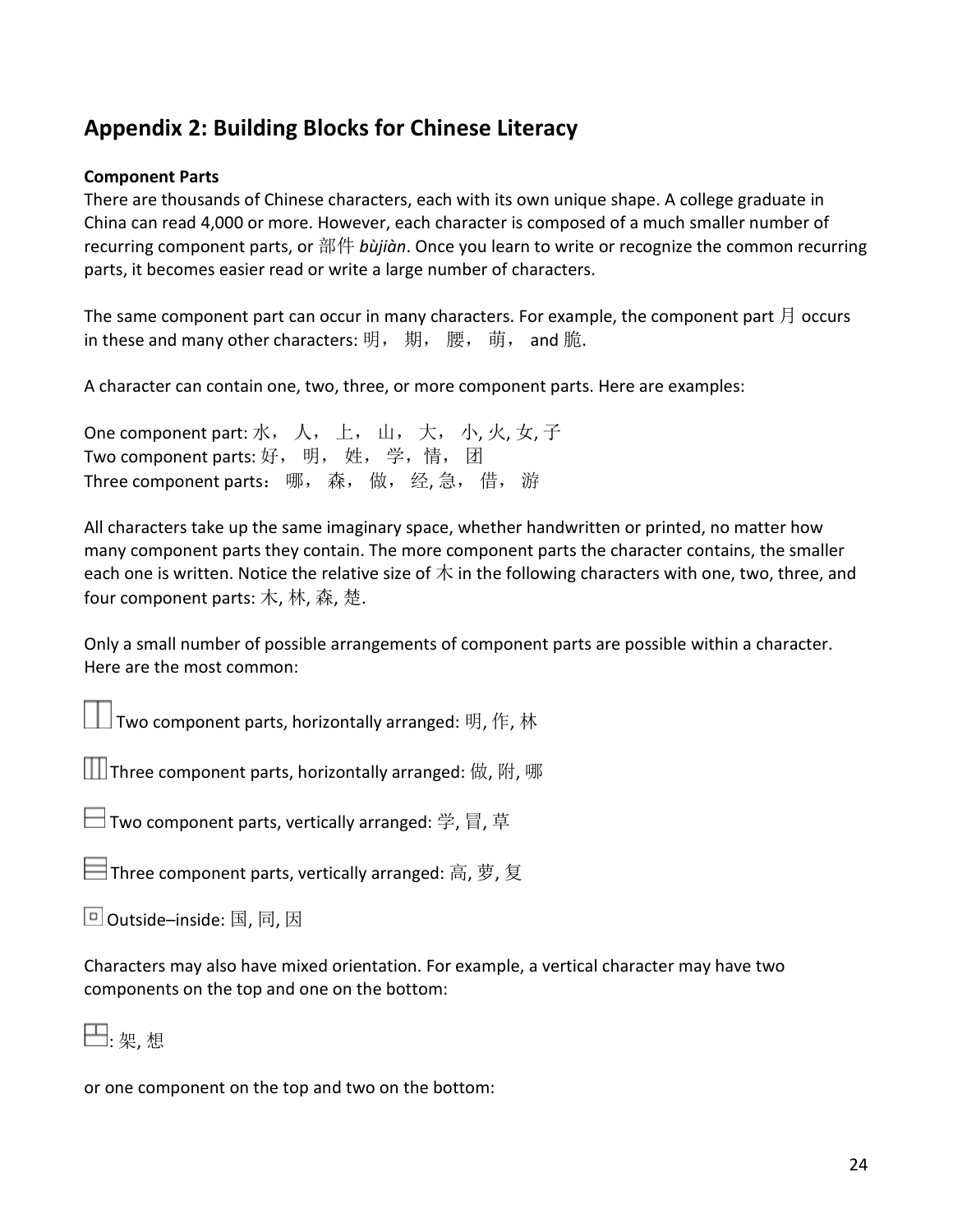: 萌, 森

### Strokes and Stroke Order

The component parts of characters and the characters themselves are written as a series of strokes. Characters can have as few as one or two strokes or as many as twenty or more strokes. Most simplified characters have no more than eight to twelve strokes; traditional characters may consist of many more. Whether someone is learning simplified or traditional characters, strokes are written in a fixed way, in terms of stroke order and stroke direction. The basic rules of stroke order are summarized here: $1$ 

- 1. Top to bottom
- 2. Left to right
- 3. Horizontal before vertical
- 4. Right-to-left diagonal stroke before left-to-right diagonal stroke
- 5. Outside before inside
- 6. Inside before outside
- 7. Inside before bottom closing stroke
- 8. Center verticals before outside "wings"
- 9. Cutting strokes last
- 10. Left vertical before closing stroke
- 11. Top or upper-left dots first
- 12. Inside or upper-right dots last

#### Radicals

 $\overline{a}$ 

As we have said elsewhere in this paper, knowledge of the component parts of characters simplifies the task of character learning, reducing the work of learning a character from the memorization of the individual strokes of each character to the memorization of a much smaller number of component parts. In addition, some component parts provide information about the character that further aids in memorization and recall. These are the components that serve as the radical (部首 bùshǒu) and the phonetic, sometimes called "phonetic radical" (生旁 shēngpáng), in a character.

The radical is the part of the character that is used to organize characters in a Chinese dictionary. Traditional character dictionaries distinguish 214 different radicals. Simplified character dictionaries distinguish 189. Every character has a radical. Some characters consist of the radical and nothing else, but most include a radical and at least one other recurring part.

Most radicals are associated with a meaning, and this meaning is often conveyed in the meaning of the characters in which it occurs. The following characters are among those that consist of a radical alone. Each character is followed by its Pinyin transcription and its meaning:  $\wedge$  rén (person),  $\#$  n $\check{u}$  (female), 木 mù (wood), 水 (alternately occurring as  $\gamma$ ) shuǐ (water), 金 jīn (gold), and  $\Box$  kǒu (mouth).

<sup>&</sup>lt;sup>1</sup> These rules are slightly modified from those found at http://www.archchinese.com/chinese\_stroke\_order\_rules.html.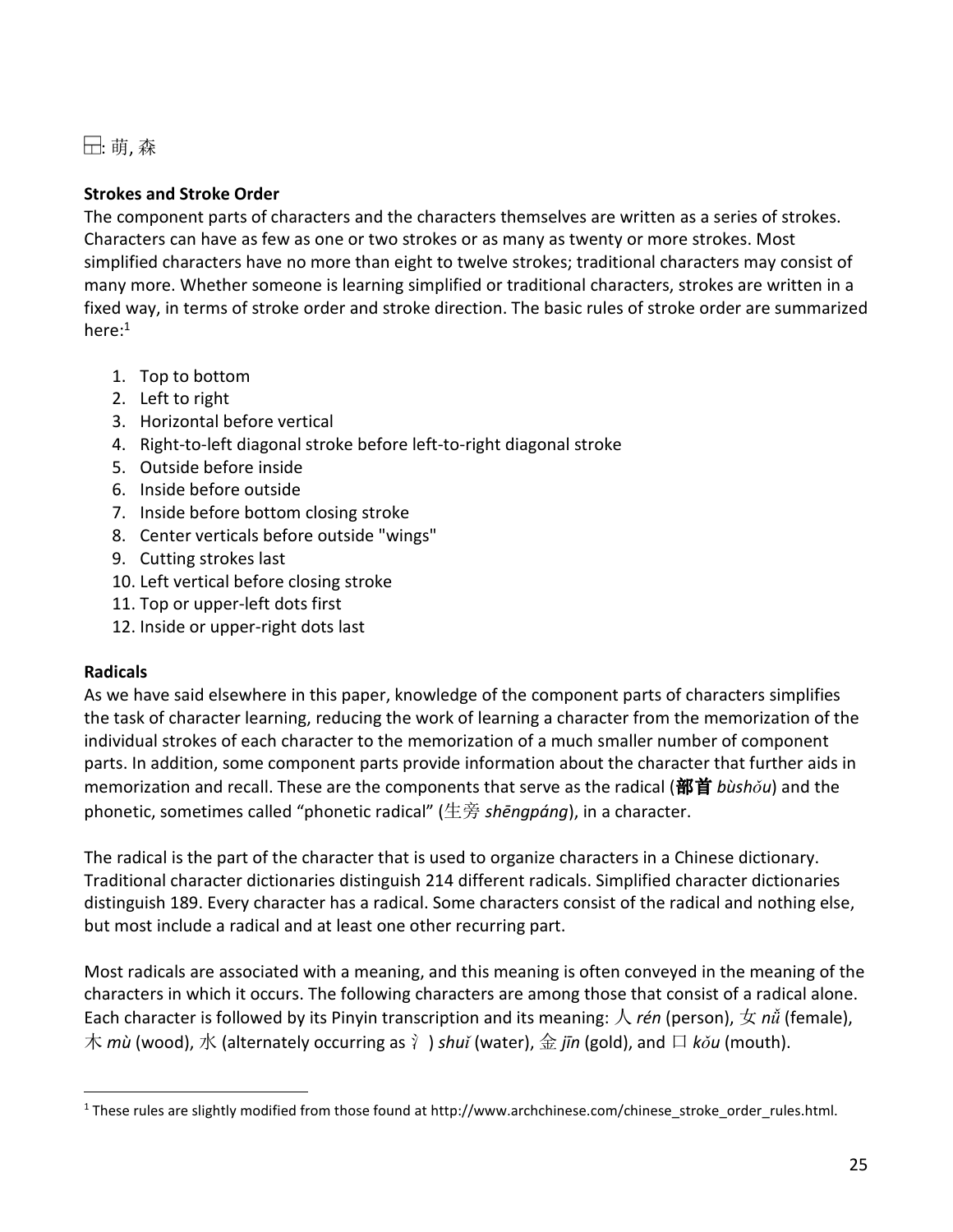When these characters serve as the radical in another character, they often bring their meaning with them. For example, characters with the radical  $\pm n\ddot{u}$  (female) often have something to do with females: 姐 older sister, 妹 younger sister, 妈 mom, 奶 grandmother, 姑 young lady, and so on. Characters with the radical  $\Box$  kou (mouth) often have something to do with things you do with the mouth—吃 eat, 喝 drink, 吐 spit, 咬 bite—or with language—吗 the marker of yes/no questions, 吧 the marker of suggestions and suppositions, 呢 the marker of rhetorical questions, 啊 the marker of surprise, and so on. Characters with the radical  $\hat{\pm}$  (written as  $\hat{\pm}$  in simplified characters when it occurs in characters with more than one component part) often having something to do with metal: 钢  $g\bar{a}ng$ (steel), 铅  $q$ *iān* (lead), and 银  $y$ *in* (silver).

Sometimes the meaning of the radical is only loosely conveyed in the character in which it occurs.  $\pm$ : 好 good, 昏 marriage. Sometimes there is no clear relationship between the meaning of the radical and the meaning of the character in which it occurs. For example,  $\Box$  (mouth) is the radical in the following characters, none of which has anything to do with the meaning of 口 mouth: 只 only, 可 possible, 台 platform, and 后 after.  $\chi$  is the radical in the following characters, none of which has anything to do with the meaning of  $\pm$  female:  $\text{Im }$  if, 始 begin, and 委 committee.

In short, knowing a radical's meaning won't help you figure out the meaning of a new character in which it occurs as the radical. But it can help you remember the meaning of that character once you have learned it. For example, when you learn the character 吧, you can remind yourself that 吧 is associated with language use and therefore that it begins with  $\Box$ . When you learn the characters 吧 (the marker of suggestions and suppositions) and 把 (take), you can distinguish them correctly by associating their radicals with their meanings. The radical in 吧 is 口, which is associated with language and words. The radical in 把 is  $\ddagger$  hand, which is associated with actions or things that involve the hand.

# A Note about Identifying the Radical in a Character

A recurring part is a possible radical if it is included in the list of radicals. But a possible radical is not necessarily the radical in a given character. It is the radical if it is the only possible radical in the character. But a character often includes more than one possible radical. Then, the identification of the character is sometimes rule governed and sometimes arbitrary. For example, for most characters, if the character has left-right orientation, the left-most part is the radical, as in  $\#$  (the radical is  $\pm$ ) and 这 (the radical is 辶). But some radicals always occur on the right in characters with left-right orientation, so in the character  $\mathbb H$ , the radical is  $\beta$ .

If the character has top-down orientation, the radical is typically the topmost recurring part: 简 (the radical is  $\overleftrightarrow{ }$ ).

If the character has outside-inside orientation, the radical is typically the outside enclosure:  $\mathbb{E}$  (the radical is  $\square$ ).

# The Phonetic 生旁 shēngpáng